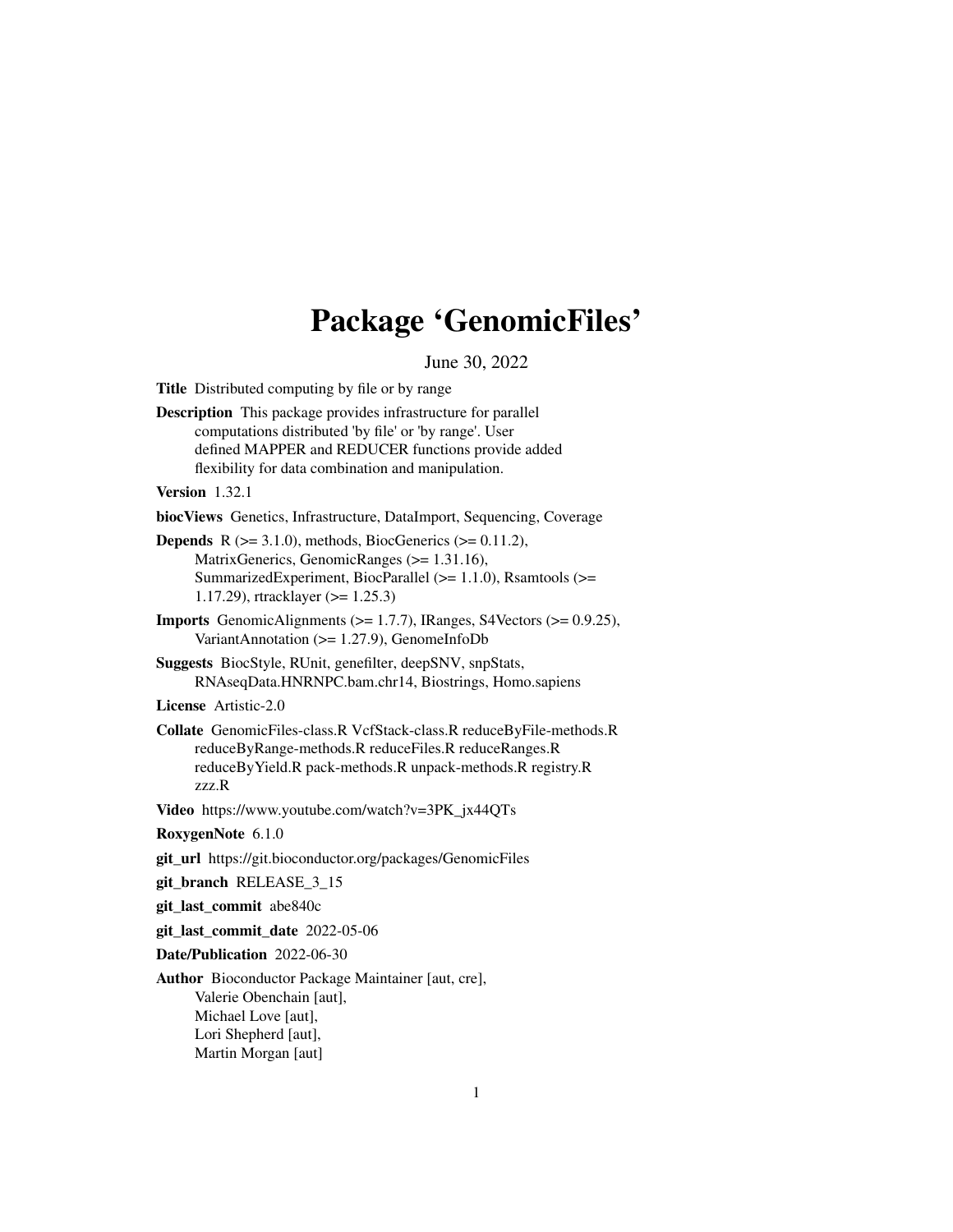<span id="page-1-0"></span>Maintainer Bioconductor Package Maintainer <maintainer@bioconductor.org>

## R topics documented:

| Index |  |  |  |  |  |  |  |  |  |  |  |  |  |  |  |  |
|-------|--|--|--|--|--|--|--|--|--|--|--|--|--|--|--|--|

GenomicFiles *GenomicFiles objects*

## <span id="page-1-1"></span>Description

The GenomicFiles class is a matrix-like container where rows represent ranges of interest and columns represent files. The class is designed for byFile or byRange queries.

## **Constructor**

```
GenomicFiles(rowRanges, files, colData=DataFrame(), metadata=list(), ...):
```
## Details

GenomicFiles inherits from the RangedSummarizedExperiment class in the SummarizedExperiment package. Currently, no use is made of the elementMetadat and assays slots. This may change in the future.

#### Accessors

In the code below, x is a GenomicFiles object.

- rowRanges, rowRanges $(x)$  <- value Get or set the rowRanges on x. value can be a GRanges or GRangesList representing ranges or indices defined on the spaces (position) of the files.
- files(x), files(x) <- value Get or set the files on x. value can be a character() of file paths or a List of file objects such as BamFile, BigWigFile, FaFile, etc.
- colData, colData $(x)$  <- value Get or set the colData on x. value must be a DataFrame instance describing the files. The number of rows must match the number of files. Row names, if present, become the column names of the GenomicFiles.
- metadata, metadata $(x)$  <- value Get or set the metadata on x. value must be a SimpleList of arbitrary content describing the overall experiment.

dimnames, dimnames $(x)$  <- value Get or set the row and column names on x.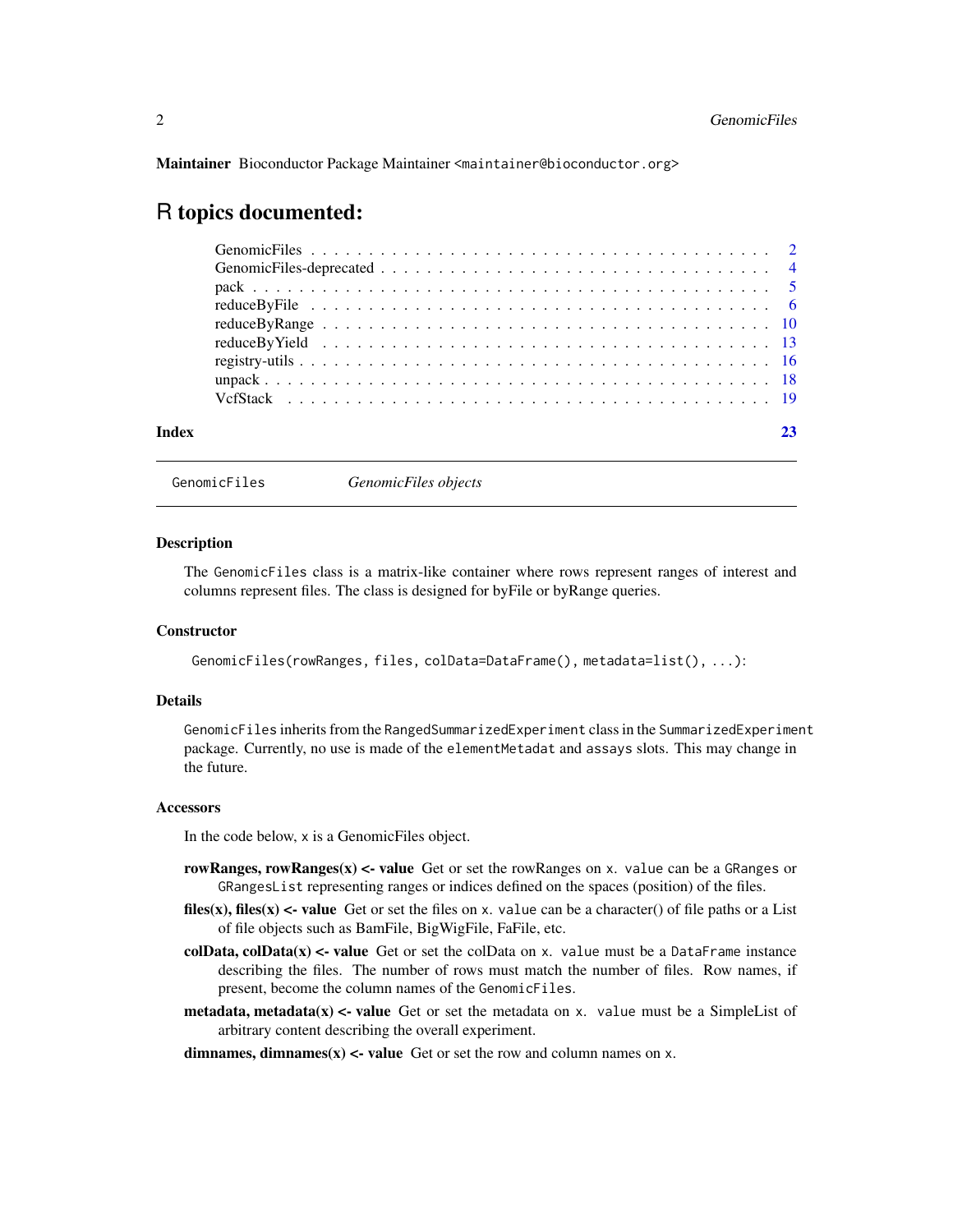## <span id="page-2-0"></span>GenomicFiles 3

## Methods

In the code below, x is a GenomicFiles object.

[ Subset the object by fileRange or fileSample.

show Compactly display the object.

reduceByFile Extract, manipulate and combine data defined in rowRanges within the files specified in files. See ?reduceByFile for details.

reduceByRange Extract, manipulate and combine data defined in rowRanges across the files specified in files. See ?reduceByRange for details.

## Author(s)

Martin Morgan and Valerie Obenchain

## See Also

- [reduceByFile](#page-5-1) and [reduceByRange](#page-9-1) methods.
- [SummarizedExperiment](#page-0-0) objects in the SummarizedExperiment package.

```
## -----------------------------------------------------------------------
## Basic Use
## -----------------------------------------------------------------------
if (require(RNAseqData.HNRNPC.bam.chr14)) {
 fl <- RNAseqData.HNRNPC.bam.chr14_BAMFILES
 rd <- GRanges("chr14",
                 IRanges(c(62262735, 63121531, 63980327), width=214700))
 cd <- DataFrame(method=rep("RNASeq", length(fl)),
                  format=rep("bam", length(fl)))
 ## Construct an instance of the class:
 gf \leftarrow GenomicFiles(files = fl, rowRanges = rd, colData = cd)
 gf
 ## Subset on ranges or files for different experimental runs.
 dim(gf)
 gf\_sub \leftarrow gf[2, 3:4]dim(gf_sub)
 ## When summarize = TRUE and no REDUCE is provided the reduceBy*
 ## functions output a SummarizedExperiment object.
 MAP <- function(range, file, ...) {
      requireNamespace("GenomicFiles", quietly=TRUE) ## for coverage()
      requireNamespace("Rsamtools", quietly=TRUE) ## for ScanBamParam()
      param = Rsamtools::ScanBamParam(which=range)
      GenomicFiles::coverage(file, param=param)[range]
 \lambdase <- reduceByRange(gf, MAP=MAP, summarize=TRUE)
```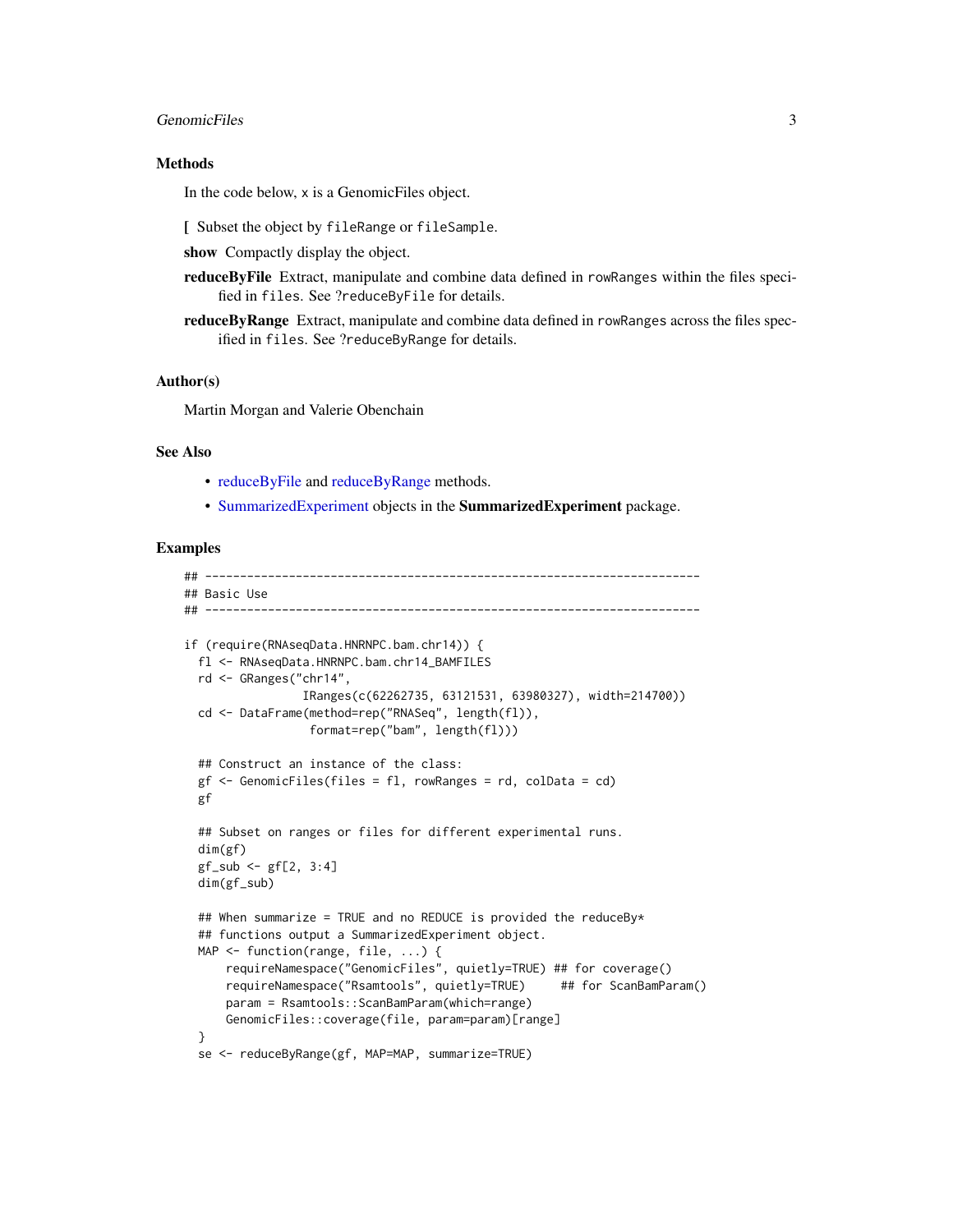```
se
  ## Data from the rowRanges, colData and metadata slots in the
  ## GenomicFiles are transferred to the SummarizedExperiment.
  colData(se)
  ## Results are in the assays slot.
  assays(se)
}
## -----------------------------------------------------------------------
## Managing cached or remote files with GenomicFiles
## -----------------------------------------------------------------------
## The GenomicFiles class can manage cached or remote files and their
## associated ranges.
## Not run:
## Files from AnnotationHub can be downloaded and cached locally.
library(AnnotationHub)
hub = AnnotationHub()
hublet = query(hub, c("files I'm", "interested in"))
# cache (if need) and return local path to files
fls = cache(hublet)
## An alternative to the local file paths is to use urls to a remote file.
## This approach could be used with something like rtracklayer::bigWig which
## supports remote file queries.
urls = hublet$sourceurls
## Define ranges of interest and use GenomicFiles to manage.
rngs = GRanges("chr10", IRanges(c(100000, 200000), width=1))
gf = GenomicFiles(rngs, fls)
## As an example, one could create a matrix from data extracted
## across multiple BED files.
MAP = function(rng, f1) {
    requireNamespace("rtracklayer", quietly=TRUE) ## import, BEDFile
    rtracklayer::import(rtracklayer::BEDFile(fl), which=rng)$name
}
REDUCE = unlist
xx = reduceFiles(gf, MAP=MAP, REDUCE=REDUCE)
mcols(rngs) = simplify2array(xx)
## Data and ranges can be stored in a SummarizedExperiment.
SummarizedExperiment(list(my=simplify2array(xx)), rowRanges=rngs)
## End(Not run)
```
<span id="page-3-0"></span>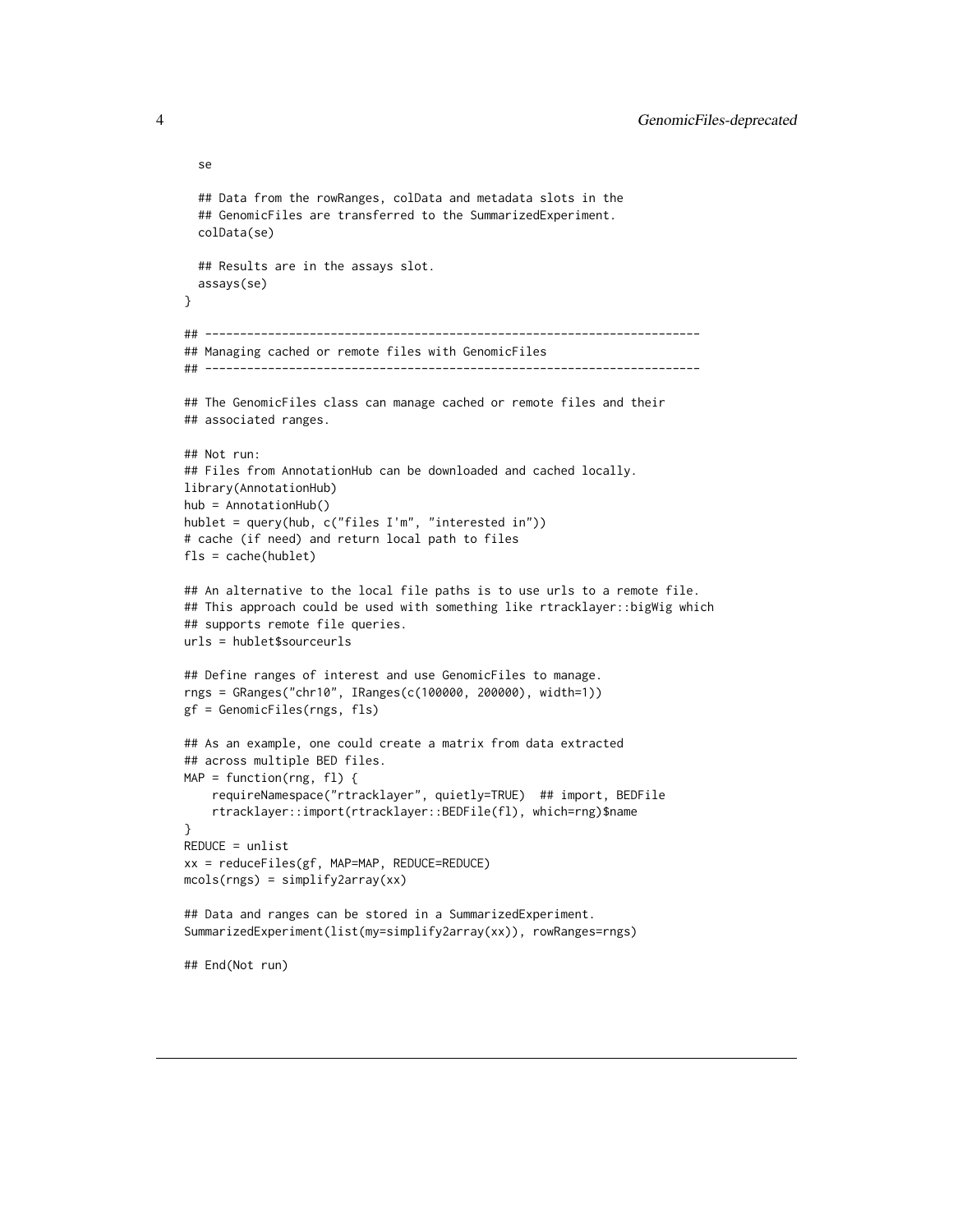<span id="page-4-0"></span>pack the state of the state of the state of the state of the state of the state of the state of the state of the state of the state of the state of the state of the state of the state of the state of the state of the state

GenomicFiles-deprecated

## Description

These functions are provided for compatibility with older versions of 'GenomicFiles' only, and will be defunct at the next release.

## Details

The following functions are deprecated and will be made defunct; use the replacement indicated below:

• getVCFPath(vs, chrtok): files(vs)[chrtok]

<span id="page-4-1"></span>

| pack | Range transformations of a GenomicRanges object for optimal file |
|------|------------------------------------------------------------------|
|      | queries.                                                         |

## Description

Given a GRanges object, pack produces a GRangesList of the same ranges grouped and re-ordered.

## Usage

```
## S4 method for signature 'GRanges'
pack(x, ..., range_{len} = 1e9, inter_range_{len} = 1e7)
```
## Arguments

| x.              | A GRanges object.                                                |
|-----------------|------------------------------------------------------------------|
| range_len       | A numeric specifying the max length allowed for ranges in x.     |
| inter_range_len |                                                                  |
|                 | A numeric specifying the max length allowed between ranges in x. |
| $\cdots$        | Arguments passed to other methods.                               |

## Details

Packing ranges: The pack method attempts to re-package ranges in optimal form for extracting data from files. Ranges are not modified (made shorter or longer) but re-ordered and / or regrouped according to the following criteria.

- order: Ranges are ordered by genomic position within chromosomes.
- distance: Ranges separted by a distance greater than the inter\_range\_len are packed in groups around the gap separating the distant ranges.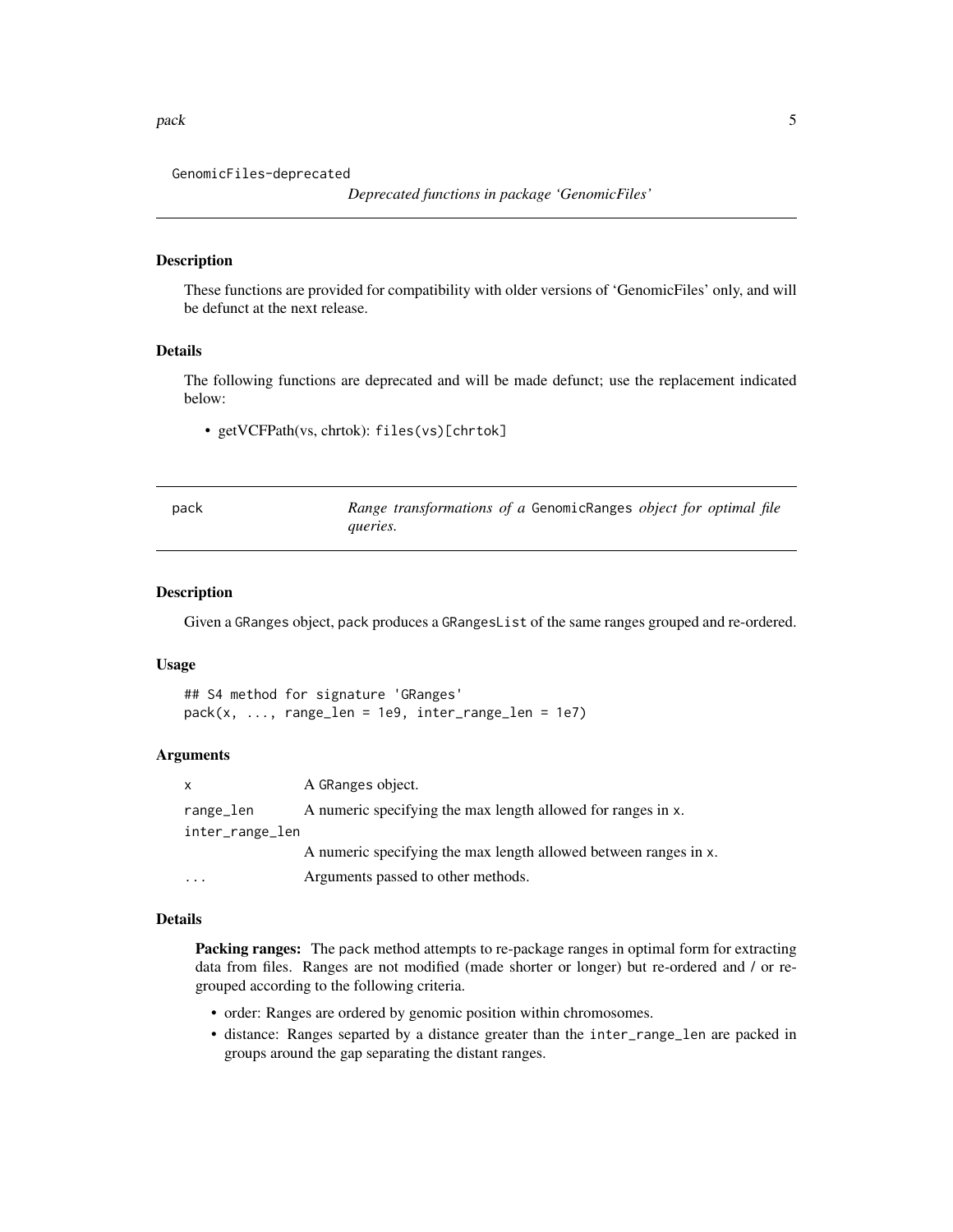<span id="page-5-0"></span>• length: Ranges longer than range\_len are packed 'individually' (i.e., retrived from the file as a single range vs grouped with other ranges).

## Utilities:

isPacked(x, ...): Returns a logical indicating if the ranges in x are packed. x must be a GRangesList object.

## Value

A GRanges object.

## See Also

• [unpack](#page-17-1) for unpacking the result obtained with 'packed' ranges.

## Examples

```
## Ranges are ordered by position within chromosome.
gr1 <- GRanges("chr1", IRanges(5:1*5, width = 3))
pack(gr1)
## Ranges separated by > inter_range_len are partitioned
## into groups defined by the endpoints of the gap.
gr2 <- GRanges("chr2", IRanges(c(1:3, 30000:30003), width = 1000))
pack(gr2, inter_range_len = 20000)
## Ranges exceeding 'range_len' are isolated in a single element
## of the GRangesList.
gr3 <- GRanges("chr3", IRanges(c(1:4), width=c(45, 1e8, 45, 45)))
width(gr3)
pack(gr3, range_len = 1e7)
```
<span id="page-5-1"></span>reduceByFile *Parallel computations by files*

## <span id="page-5-2"></span>Description

Computations are distributed in parallel by file. Data subsets are extracted and manipulated (MAP) and optionally combined (REDUCE) within a single file.

## Usage

```
## S4 method for signature 'GRanges,ANY'
reduceByFile(ranges, files, MAP,
   REDUCE, ..., summarize=FALSE, iterate=TRUE, init)
## S4 method for signature 'GRangesList,ANY'
reduceByFile(ranges, files, MAP,
   REDUCE, ..., summarize=FALSE, iterate=TRUE, init)
## S4 method for signature 'GenomicFiles,missing'
```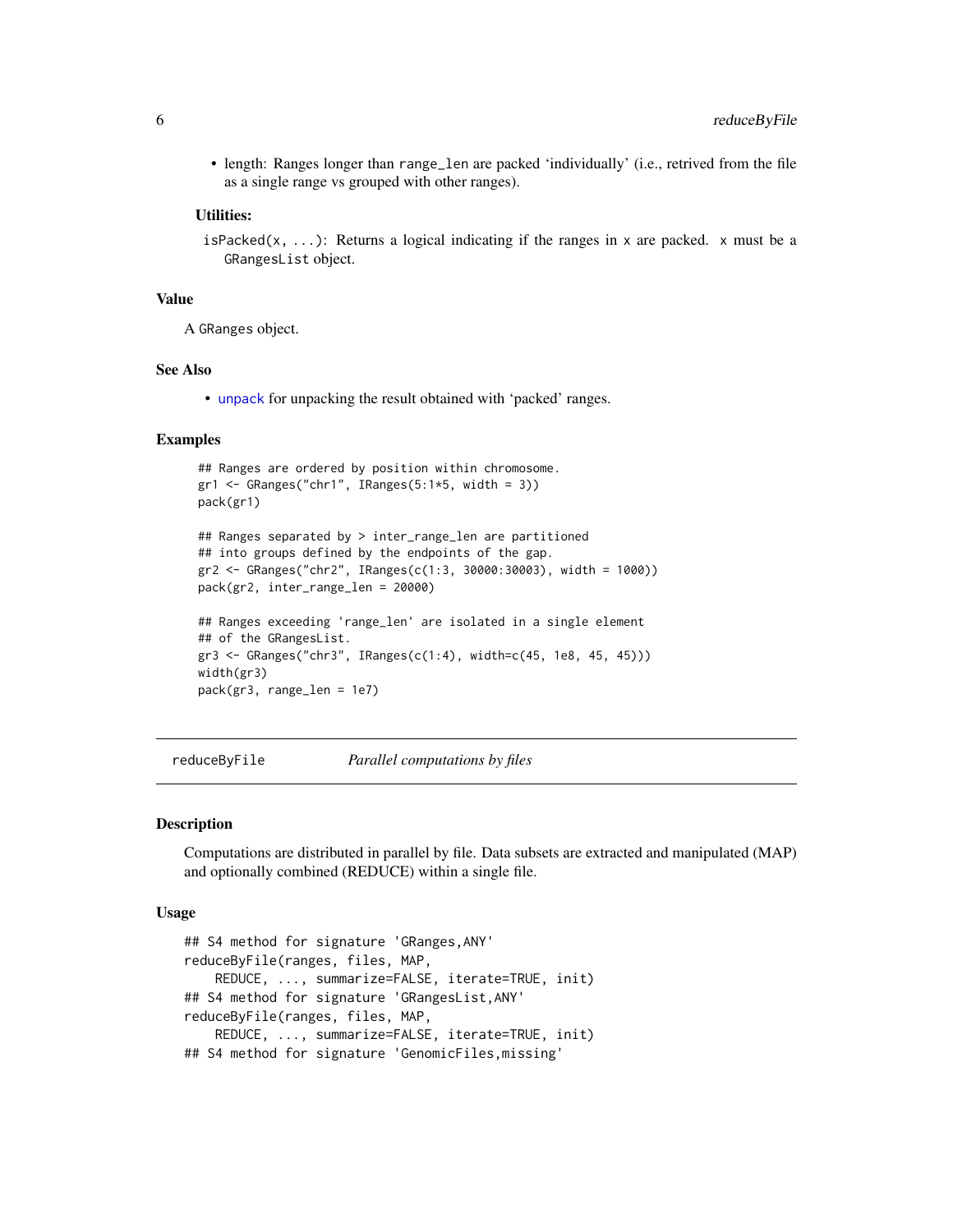```
reduceByFile(ranges, files, MAP,
   REDUCE, ..., summarize=FALSE, iterate=TRUE, init)
reduceFiles(ranges, files, MAP, REDUCE, ..., init)
```
## Arguments

| ranges        | A GRanges, GrangesList or GenomicFiles object.                                                                                                                                                                                                                                                                                                                                           |
|---------------|------------------------------------------------------------------------------------------------------------------------------------------------------------------------------------------------------------------------------------------------------------------------------------------------------------------------------------------------------------------------------------------|
|               | A GRangesList implies a grouping of the ranges; MAP is applied to each element<br>of the GRangesList vs each range when ranges is a GRanges.                                                                                                                                                                                                                                             |
|               | When ranges is a GenomicFiles the files argument is missing; both ranges<br>and files are extracted from the object.                                                                                                                                                                                                                                                                     |
| files         | A character vector or List of filenames. A List implies a grouping of the<br>files; MAP is applied to each element of the List vs each file individually.                                                                                                                                                                                                                                |
| MAP           | A function executed on each worker. The signature must contain a minimum<br>of two arguments representing the ranges and files. There is no restriction on<br>argument names and additional arguments can be provided.                                                                                                                                                                   |
|               | • MAP = function(range, file, )                                                                                                                                                                                                                                                                                                                                                          |
| <b>REDUCE</b> | An optional function that combines output from the MAP step. The signature<br>must contain at least one argument representing the list output from MAP. There<br>is no restriction on argument names and additional arguments can be provided.                                                                                                                                           |
|               | • REDUCE = function(mapped, $\ldots$ )                                                                                                                                                                                                                                                                                                                                                   |
|               | Reduction combines data from a single worker and is always performed as part<br>of the distributed step. When iterate=TRUE REDUCE is applied after each MAP<br>step; depending on the nature of REDUCE, iterative reduction can substantially<br>decrease the data stored in memory. When iterate=FALSE reduction is applied<br>to the list of MAP output applied to all files / ranges. |
|               | When REDUCE is missing, output is a list from MAP.                                                                                                                                                                                                                                                                                                                                       |
| iterate       | A logical indicating if the REDUCE function should be applied iteratively to the<br>output of MAP. When REDUCE is missing i terate is set to FALSE. This argument<br>applies to reduceByFile only (reduceFiles calls MAP a single time on each<br>worker).                                                                                                                               |
|               | Collapsing results iteratively is useful when the number of records to be pro-<br>cessed is large (maybe complete files) but the end result is a much reduced rep-<br>resentation of all records. Iteratively applying REDUCE reduces the amount of<br>data on each worker at any one time and can substantially reduce the memory<br>footprint.                                         |
| summarize     | A logical indicating if results should be returned as a SummarizedExperiment<br>object instead of a list; data are returned in the assays slot named 'data'. This<br>argument applies to reduceByFile only.                                                                                                                                                                              |
|               | When REDUCE is provided summarize is ignored (i.e., set to FALSE). A SummarizedExperiment<br>requires the number of rows in rowRanges and assays to match. Because<br>REDUCE collapses the data across ranges, the dimension of the result no longer<br>matches that of the original ranges.                                                                                             |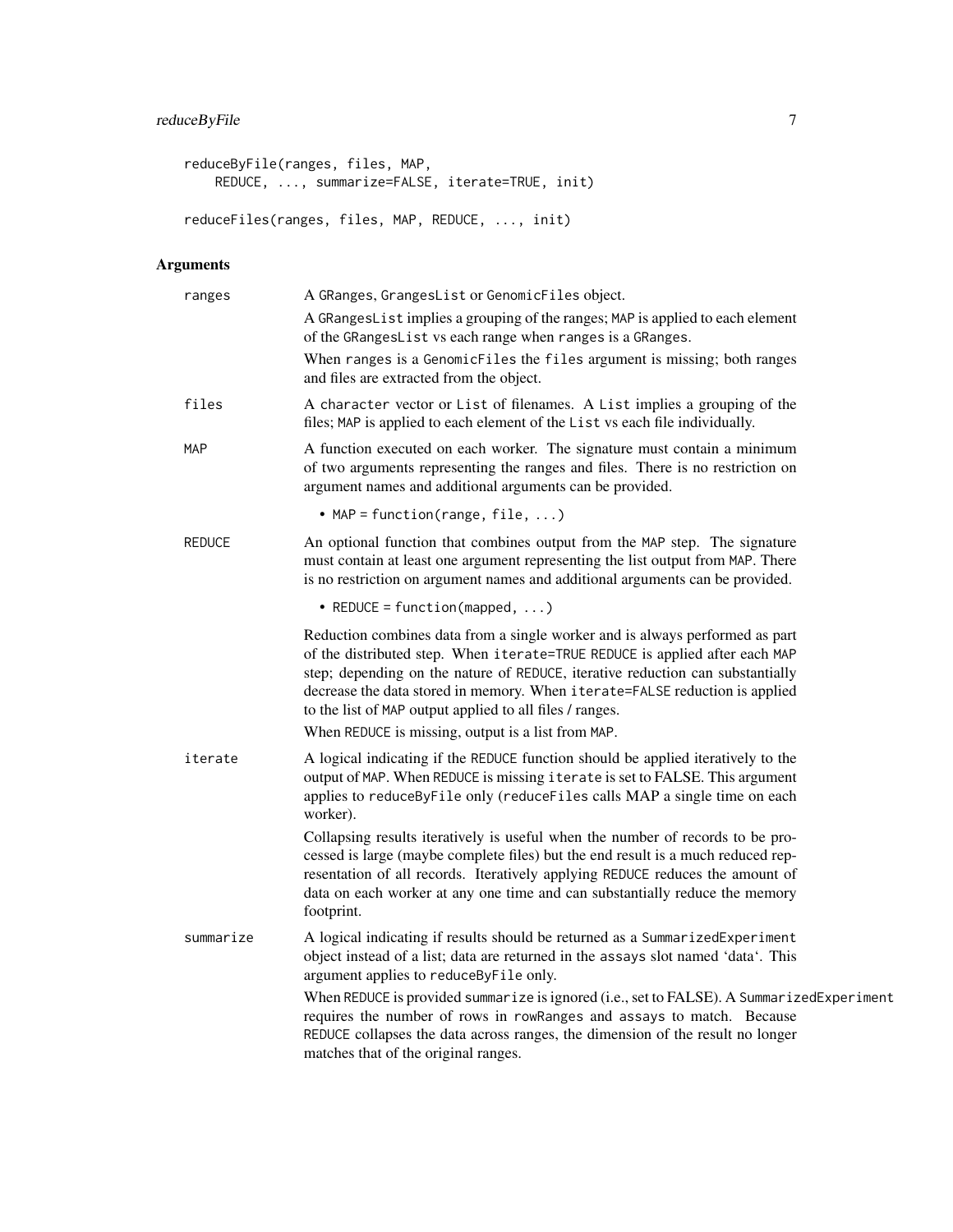<span id="page-7-0"></span>

| init     | An optional initial value for REDUCE when iterate=TRUE. init must be an                         |
|----------|-------------------------------------------------------------------------------------------------|
|          | object of the same type as the elements returned from MAP. REDUCE logically                     |
|          | adds in it to the start (when proceeding left to right) or end of results obtained<br>with MAP. |
| $\cdots$ | Arguments passed to other methods.                                                              |

## Details

reduceByFile extracts, manipulates and combines multiple ranges within a single file. Each file is sent to a worker where MAP is invoked on each file / range combination. This approach allows multiple ranges extracted from a single file to be kept separate or combined with REDUCE.

In contrast, reduceFiles treats the output of all MAP calls as a group and reduces them together. REDUCE usually plays a minor role by concatenating or unlisting results.

Both MAP and REDUCE are applied in the distributed step ("on the worker"). Results are not combined across workers in the distributed step.

## Value

- reduceByFile: When summarize=FALSE the return value is a list or the value from the final invocation of REDUCE. When summarize=TRUE output is a SummarizedExperiment. When ranges is a GenomicFiles object data from rowRanges, colData and metadata are transferred to the SummarizedExperiment.
- reduceFiles: A list or the value returned by the final invocation of REDUCE.

## Author(s)

Martin Morgan and Valerie Obenchain

## See Also

- [reduceRanges](#page-9-2)
- [reduceByRange](#page-9-1)
- [GenomicFiles-class](#page-1-1)

```
if (requireNamespace("RNAseqData.HNRNPC.bam.chr14", quietly=TRUE)) {
 ## -----------------------------------------------------------------------
 ## Count junction reads in BAM files
 ## -----------------------------------------------------------------------
 fls <- ## 8 bam files
     RNAseqData.HNRNPC.bam.chr14::RNAseqData.HNRNPC.bam.chr14_BAMFILES
 ## Ranges of interest.
 gr <- GRanges("chr14", IRanges(c(19100000, 106000000), width=1e7))
 ## MAP outputs a table of junction counts per range.
 MAP <- function(range, file, ...) {
     ## for readGAlignments(), Rsamtools::ScanBamParam()
```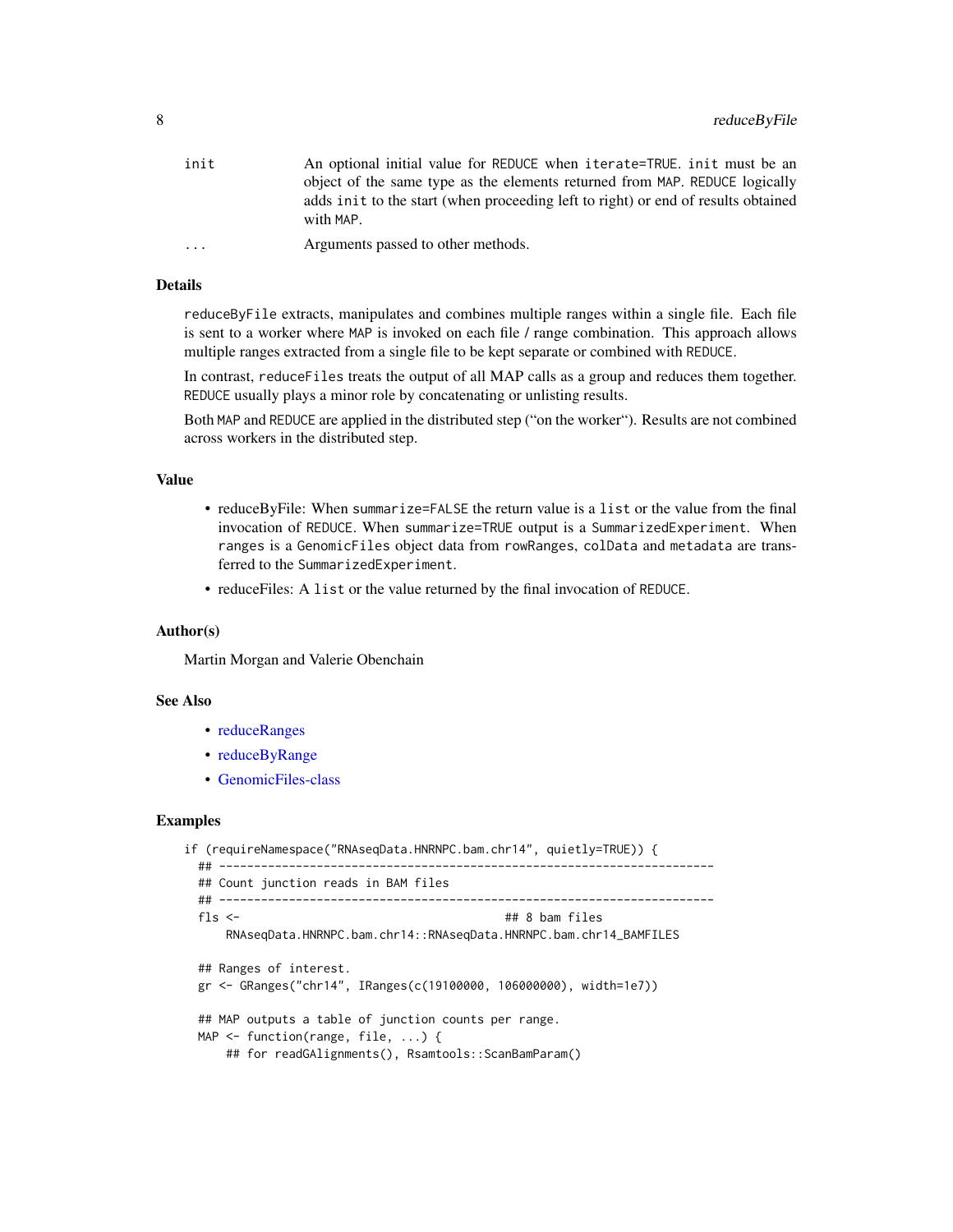```
requireNamespace("GenomicAlignments", quietly=TRUE)
    param = Rsamtools::ScanBamParam(which=range)
    gal = GenomicAlignments::readGAlignments(file, param=param)
    table(GenomicAlignments::njunc(gal))
}
## -----------------------------------------------------------------------
## reduceByFile:
## With no REDUCE, counts are computed for each range / file combination.
counts1 <- reduceByFile(gr, fls, MAP)
length(counts1) ## 8 files
elementNROWS(counts1) ## 2 ranges each
## Tables of counts for each range:
counts1[[1]]
## With a REDUCE, results are combined on the fly. This reducer sums the
## number of records in each range with exactly 1 junction.
REDUCE <- function(mapped, ...)
    sum(sapply(mapped, "[", "1"))
reduceByFile(gr, fls, MAP, REDUCE)
## -----------------------------------------------------------------------
## reduceFiles:
## All ranges are treated as a single group:
counts2 <- reduceFiles(gr, fls, MAP)
## Counts are for all ranges grouped:
counts2[[1]]
## Contrast the above with that from reduceByFile() where counts
## are for each range separately:
counts1[[1]]
## -----------------------------------------------------------------------
## Methods for the GenomicFiles class:
## Both reduceByFiles() and reduceFiles() can operate on a GenomicFiles
## object.
colData <- DataFrame(method=rep("RNASeq", length(fls)),
                     format=rep("bam", length(fls)))
gf <- GenomicFiles(files=fls, rowRanges=gr, colData=colData)
gf
## Subset on ranges or files for different experimental runs.
dim(gf)
gf\_sub \leftarrow gf[2, 3:4]dim(gf_sub)
## When summarize = TRUE and no REDUCE is given, the output is a
```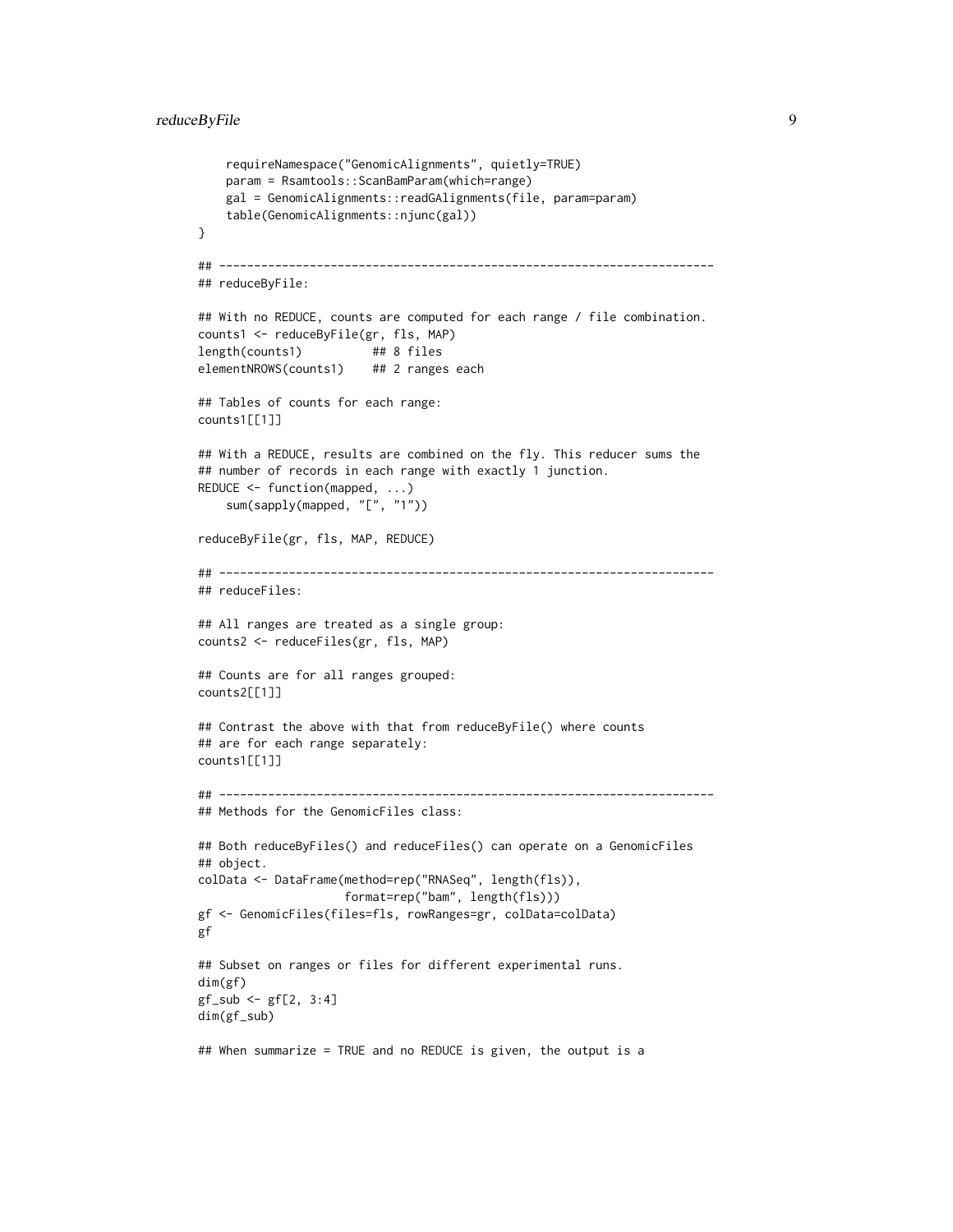```
## SummarizedExperiment object.
 se <- reduceByFile(gf, MAP=MAP, summarize=TRUE)
 se
 ## Data from the rowRanges, colData and metadata slots in the
 ## GenomicFiles are transferred to the SummarizedExperiment.
 colData(se)
 ## Results are in the assays slot named 'data'.
 assays(se)
}
```
<span id="page-9-1"></span>reduceByRange *Parallel computations by ranges*

## <span id="page-9-2"></span>Description

Computations are distributed in parallel by range. Data subsets are extracted and manipulated (MAP) and optionally combined (REDUCE) across all files.

## Usage

```
## S4 method for signature 'GRanges,ANY'
reduceByRange(ranges, files, MAP,
    REDUCE, ..., summarize=FALSE, iterate=TRUE, init)
## S4 method for signature 'GRangesList,ANY'
reduceByRange(ranges, files, MAP,
   REDUCE, ..., summarize=FALSE, iterate=TRUE, init)
## S4 method for signature 'GenomicFiles,missing'
reduceByRange(ranges, files, MAP,
   REDUCE, ..., summarize=FALSE, iterate=TRUE, init)
```
reduceRanges(ranges, files, MAP, REDUCE, ..., init)

## Arguments

| ranges     | A GRanges, GrangesList or GenomicFiles object.                                                                                                                                                                         |
|------------|------------------------------------------------------------------------------------------------------------------------------------------------------------------------------------------------------------------------|
|            | A GRangesList implies a grouping of the ranges; MAP is applied to each element<br>of the GRangesList vs each range when ranges is a GRanges.                                                                           |
|            | When ranges is a GenomicFiles the files argument is missing; both ranges<br>and files are extracted from the object.                                                                                                   |
| files      | A character vector or List of filenames. A List implies a grouping of the<br>files; MAP is applied to each element of the List vs each file individually.                                                              |
| <b>MAP</b> | A function executed on each worker. The signature must contain a minimum<br>of two arguments representing the ranges and files. There is no restriction on<br>argument names and additional arguments can be provided. |

• MAP = function(range, file, ...)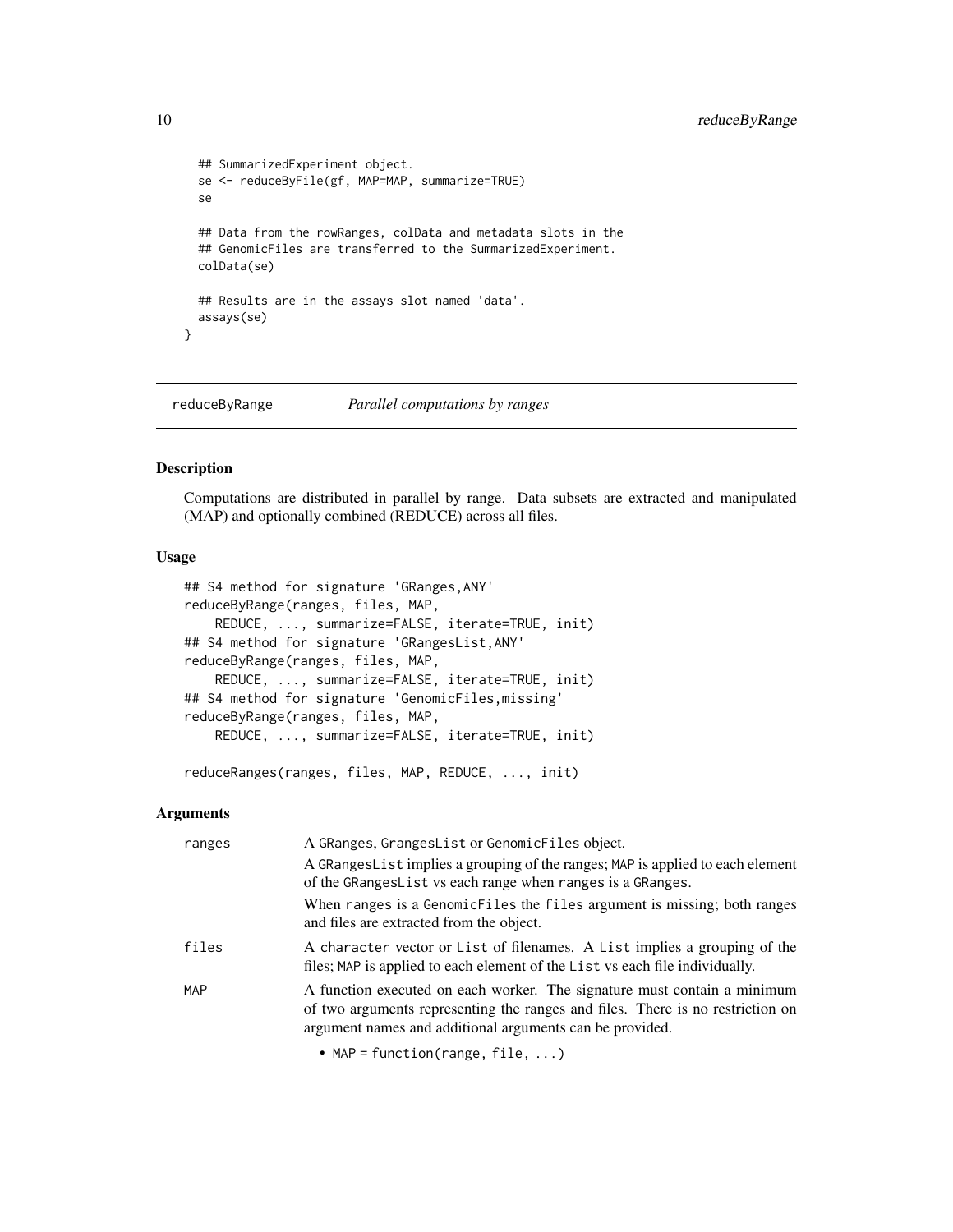| <b>REDUCE</b> | An optional function that combines output from the MAP step applied across all<br>files. The signature must contain at least one argument representing the list<br>output from MAP. There is no restriction on argument names and additional ar-<br>guments can be provided.                                                                                                                                                                                                                                                                                               |
|---------------|----------------------------------------------------------------------------------------------------------------------------------------------------------------------------------------------------------------------------------------------------------------------------------------------------------------------------------------------------------------------------------------------------------------------------------------------------------------------------------------------------------------------------------------------------------------------------|
|               | • REDUCE = function(mapped, $\ldots$ )                                                                                                                                                                                                                                                                                                                                                                                                                                                                                                                                     |
|               | Reduction combines data from a single worker and is always performed as part<br>of the distributed step. When iterate=TRUE REDUCE is applied after each MAP<br>step; depending on the nature of REDUCE, iterative reduction can substantially<br>decrease the data stored in memory. When iterate=FALSE reduction is applied<br>to the list of MAP outputs for a single range, applied to all files.<br>When REDUCE is missing, output is a list from MAP.                                                                                                                 |
| iterate       | A logical that, when TRUE, indicates that the REDUCE function should be ap-<br>plied iteratively to the output of MAP. When REDUCE is missing iterate is set to<br>FALSE. This argument applies to reduceByRange only.<br>Collapsing results iteratively is useful when the number of records to be pro-<br>cessed is large (maybe complete files) but the end result is a much reduced rep-<br>resentation of all records. Iteratively applying REDUCE reduces the amount of<br>data on each worker at any one time and can substantially reduce the memory<br>footprint. |
| summarize     | A logical indicating if results should be returned as a SummarizedExperiment<br>object instead of a list; data are returned in the assays slot named 'data'. This<br>argument applies to reduceByRange only.<br>When REDUCE is provided summarize is ignored (i.e., set to FALSE). A SummarizedExperiment<br>requires the number of rows in colData and the columns in assays to match.<br>Because REDUCE collapses the data across files, the dimension of the result no<br>longer matches that of the original ranges.                                                   |
| init          | An optional initial value for REDUCE when iterate=TRUE. init must be an<br>object of the same type as the elements returned from MAP. REDUCE logically<br>adds init to the start (when proceeding left to right) or end of results obtained<br>with MAP.                                                                                                                                                                                                                                                                                                                   |
| .             | Arguments passed to other methods. Currently not used.                                                                                                                                                                                                                                                                                                                                                                                                                                                                                                                     |

## Details

reduceByRange extracts, manipulates and combines ranges across different files. Each element of ranges is sent to a worker; this is a single range when ranges is a GRanges and may be multiple ranges when ranges is a GRangesList. The worker then iterates across all files, applying MAP(range, file, ...) to each. When iterate=FALSE, REDUCE is applied to the list of results from MAP applied to all files. When iterate = TRUE, the argument to REDUCE is always a list of length 2. REDUCE is first invoked after the second file has been processed. The first element of the list to REDUCE is the result of calling MAP on the first file; the second element is the result of calling MAP on the second file. For the nth file, the first element is the result of the call to REDUCE for the n-1th file, and the second element is the result of calling MAP on the nth file.

reduceRanges is essentially equivalent to reduceByRange, but with iterate = FALSE.

Both MAP and REDUCE are applied in the distributed step ("on the worker"). REDUCE provides a way to summarize results for a single range across all files; REDUCE does *not* provide a mechanism to summarize results across ranges.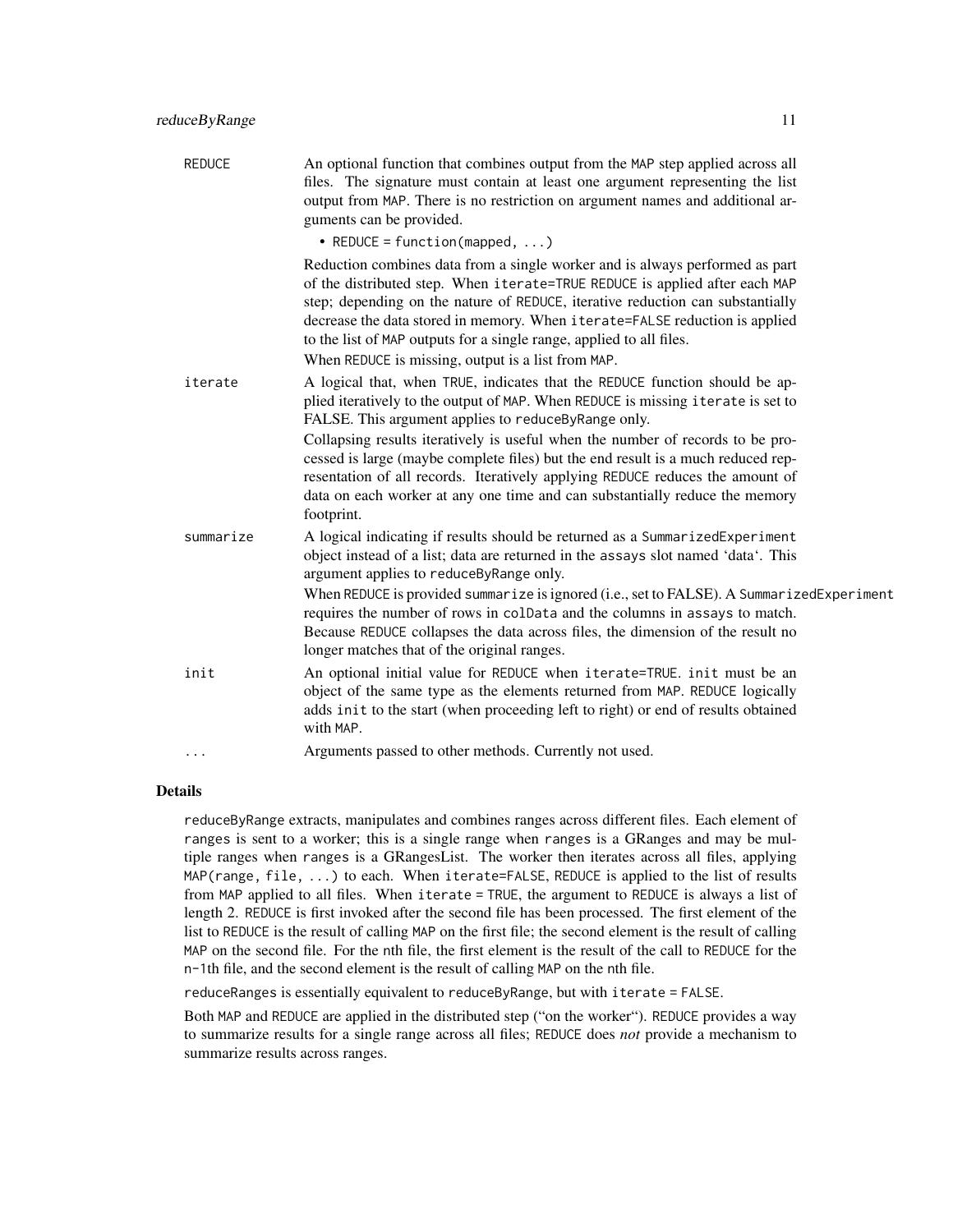- reduceByRange: When summarize=FALSE the return value is a list or the value from the final invocation of REDUCE. When summarize=TRUE output is a SummarizedExperiment. When ranges is a GenomicFiles object data from rowRanges, colData and metadata are transferred to the SummarizedExperiment.
- reduceRanges: A list or the value returned by the final invocation of REDUCE.

## Author(s)

Martin Morgan and Valerie Obenchain

### See Also

- [reduceFiles](#page-5-2)
- [reduceByFile](#page-5-1)
- [GenomicFiles-class](#page-1-1)

## Examples

```
if (all(requireNamespace("RNAseqData.HNRNPC.bam.chr14", quietly=TRUE) &&
       require(GenomicAlignments))) {
 ## -----------------------------------------------------------------------
 ## Compute coverage across BAM files.
 ## -----------------------------------------------------------------------
 fls \leftarrow ## 8 bam files
     RNAseqData.HNRNPC.bam.chr14::RNAseqData.HNRNPC.bam.chr14_BAMFILES
 ## Regions of interest.
 gr <- GRanges("chr14", IRanges(c(62262735, 63121531, 63980327),
               width=214700))
 ## The MAP computes the coverage ...
 MAP <- function(range, file, ...) {
     requireNamespace("GenomicFiles", quietly=TRUE)
     ## for coverage(), Rsamtools::ScanBamParam()
     param = Rsamtools::ScanBamParam(which=range)
     GenomicFiles::coverage(file, param=param)[range]
 }
 ## and REDUCE adds the last and current results.
 REDUCE <- function(mapped, ...)
     Reduce("+", mapped)
 ## -----------------------------------------------------------------------
 ## reduceByRange:
 ## With no REDUCE, coverage is computed for each range / file combination.
 cov1 <- reduceByRange(gr, fls, MAP)
 cov1[[1]]
```
## Each call to coverage() produces an RleList which accumulate on the

## <span id="page-11-0"></span>Value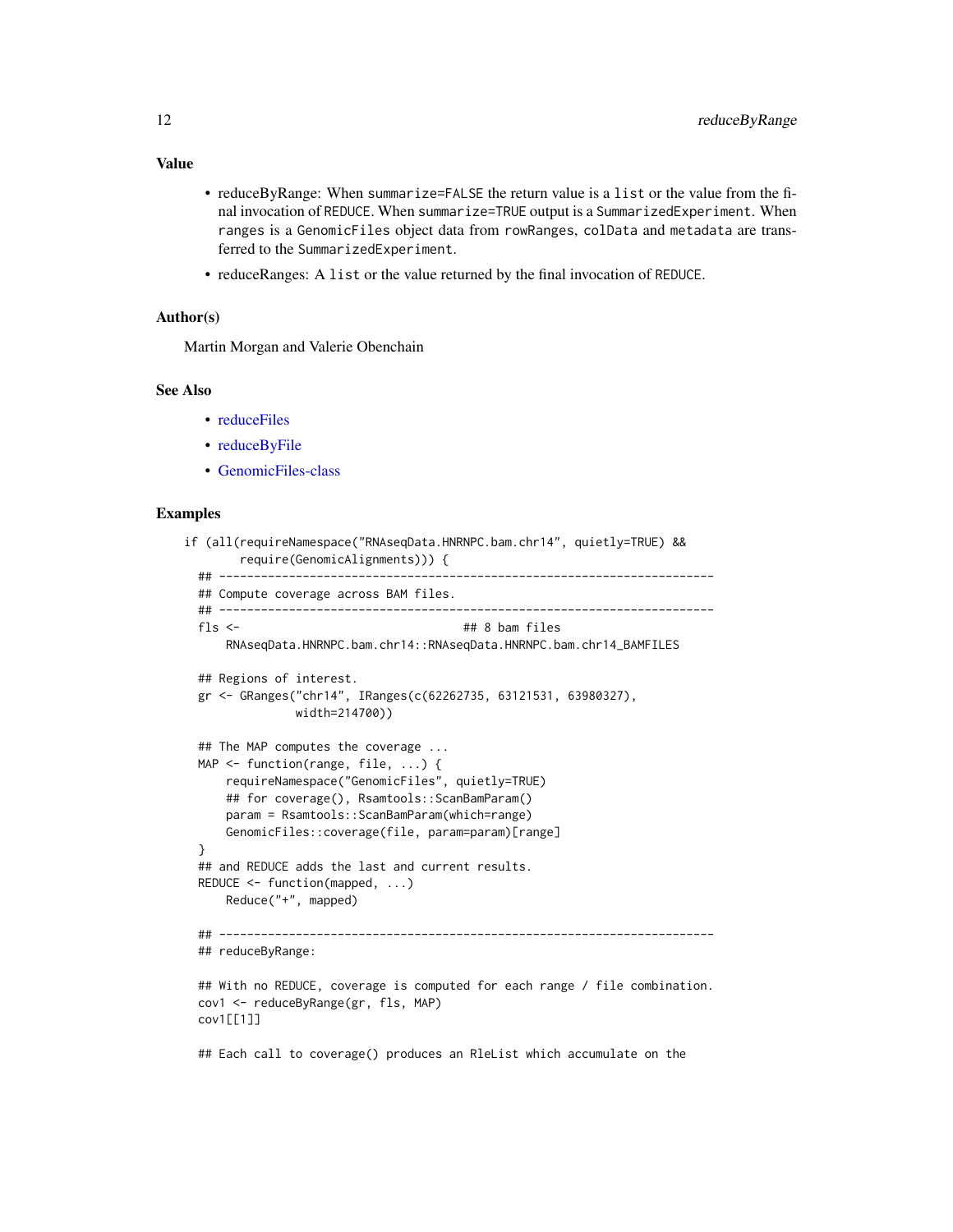```
## workers. We can use a reducer to combine these lists either iteratively
## or non-iteratively. When iterate = TRUE the current result
## is collapsed with the last resulting in a maximum of 2 RleLists on
## a worker at any given time.
cov2 <- reduceByRange(gr, fls, MAP, REDUCE, iterate=TRUE)
cov2[[1]]
## If memory use is not a concern (or if MAP output is not large) the
## REDUCE function can be applied non-iteratively.
cov3 <- reduceByRange(gr, fls, MAP, REDUCE, iterate=FALSE)
## Results match those obtained with the iterative REDUCE.
cov3[[1]]
## When 'ranges' is a GRangesList, the list elements are sent to the
## workers instead of a single range as in the case of a GRanges.
grl <- GRangesList(gr[1], gr[2:3])
grl
cov4 <- reduceByRange(grl, fls, MAP)
length(cov4) ## length of GRangesList
elementNROWS(cov4) ## number of files
## -----------------------------------------------------------------------
## reduceRanges:
## This function passes the character vector of all file names to MAP.
## MAP must handle each file separately or invoke a method that operates
## on a list of files.
## TODO: example
```
reduceByYield *Iterate through a BAM (or other) file, reducing output to a single result.*

#### Description

}

Rsamtools files can be created with a 'yieldSize' argument that influences the number of records (chunk size) input at one time (see, e.g,. [BamFile](#page-0-0)). reduceByYield iterates through the file, processing each chunk and reducing it with previously input chunks. This is a memory efficient way to process large data files, especially when the final result fits in memory.

## Usage

```
reduceByYield(X, YIELD, MAP = identity, REDUCE = <math>\rightarrow \rightarrow</math>,DONE = function(x) is.null(x) || length(x) == \emptysetL,
                 ..., parallel = FALSE, iterate = TRUE, init)
```
REDUCEsampler(sampleSize=1000000, verbose=FALSE)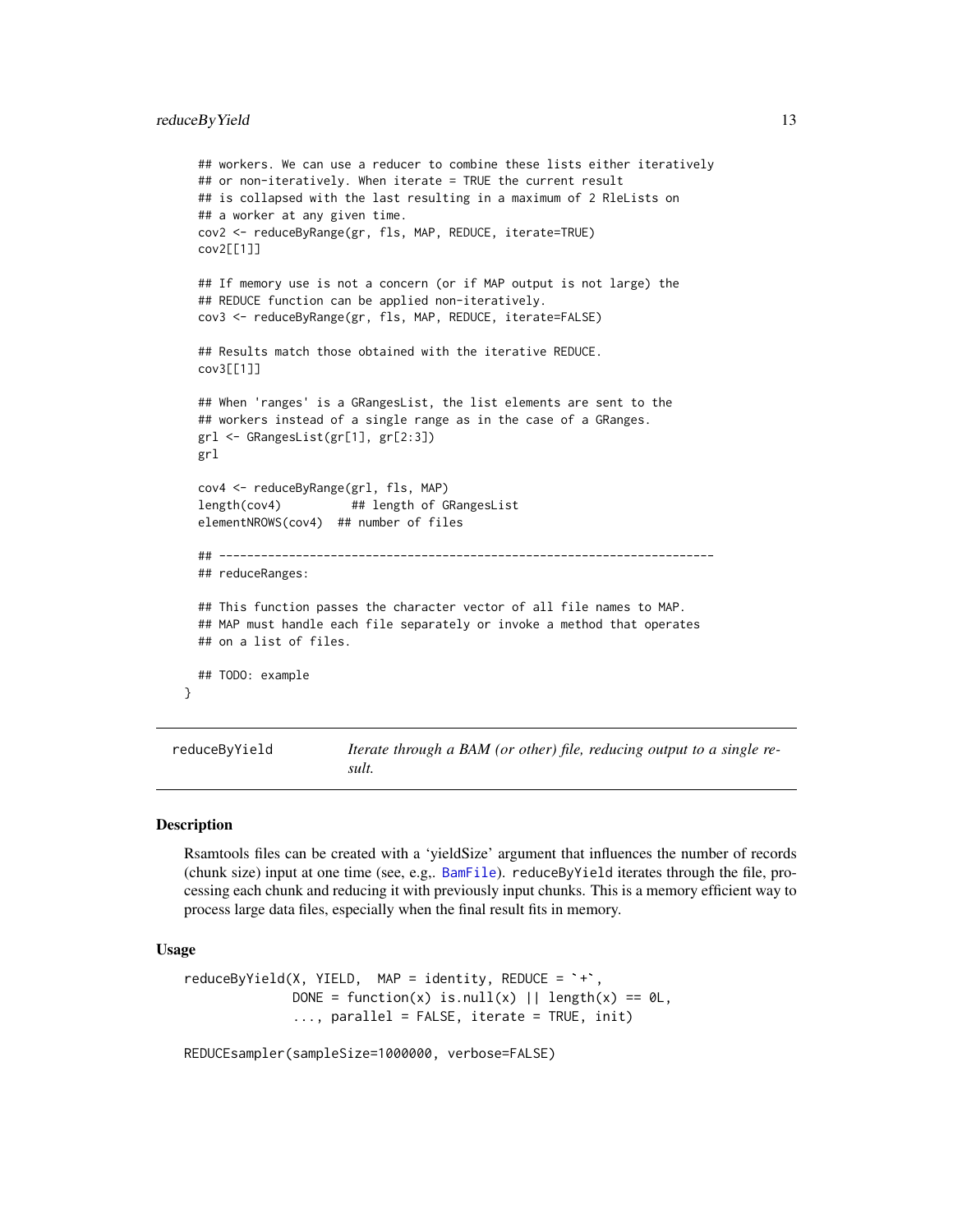## Arguments

| X             | A BamFile instance (or other class for which is Open, open, close methods are<br>defined, and which support extraction of sequential chunks).                                                                                              |
|---------------|--------------------------------------------------------------------------------------------------------------------------------------------------------------------------------------------------------------------------------------------|
| YIELD         | A function name or user-supplied function that operates on X to produce a VALUE<br>that is passed to DONE and MAP. Generally YIELD will be a data extractor such as<br>readGAlignments, scanBam, yield, etc. and VALUE is a chunk of data. |
|               | • YIELD $(X)$                                                                                                                                                                                                                              |
| <b>MAP</b>    | A function of one or more arguments that operates on the chunk of data from<br>YIELD.                                                                                                                                                      |
|               | • MAP(VALUE, )                                                                                                                                                                                                                             |
| <b>REDUCE</b> | A function of one (iterate=FALSE or two (iterate=TRUE) arguments, return-<br>ing the reduction (e.g., sum, mean, concatenate) of the arguments.                                                                                            |
|               | • REDUCE(mapped, ) ## iterate=FALSE                                                                                                                                                                                                        |
|               | • REDUCE $(x, y, )$ ## iterate=TRUE                                                                                                                                                                                                        |
| <b>DONE</b>   | A function of one argument, the VALUE output of the most recent call to YIELD(X,<br>). If missing, DONE is function (VALUE) length (VALUE) == $0$ .                                                                                        |
| .             | Additional arguments, passed to MAP.                                                                                                                                                                                                       |
| iterate       | logical(1) determines whether the call to REDUCE is iterative (iterate=TRUE) or<br>cumulative (iterate=FALSE).                                                                                                                             |
| parallel      | logical(1) determines if the MAP step is run in parallel. bpiterate is used under<br>the hood and is currently supported for Unix/Mac only. For Windows machines,<br>parallel is ignored.                                                  |
| init          | (Optional) Initial value used for REDUCE when iterate=TRUE.                                                                                                                                                                                |
| sampleSize    | Initial value used for REDUCE sampler.                                                                                                                                                                                                     |
| verbose       | logical(1) determines if total records sampled are reported at each iteration. Ap-<br>plicable to REDUCEsampler only.                                                                                                                      |

## Details

reduceByYield: When iterate=TRUE, REDUCE requires 2 arguments and is invoked with init and the output from the first call to MAP. If init is missing, it operates on the first two outputs from MAP.

When iterate=FALSE, REDUCE requires 1 argument and is is invoked with a list containing a list containing all results from MAP.

REDUCEsampler: REDUCEsampler creates a function that can be used as the REDUCE argument to reduceByYield.

Invoking REDUCEsampler with sampleSize returns a function (call it myfun) that takes two arguments, x and y. As with any iterative REDUCE function, x represents records that have been yield'ed and y is the new chunk of records. myfun samples records from consecutive chunks returned by the YIELD function. (Re)sampling takes into consideration the total number of records yield'ed, the sampleSize, and the size of the new chunk.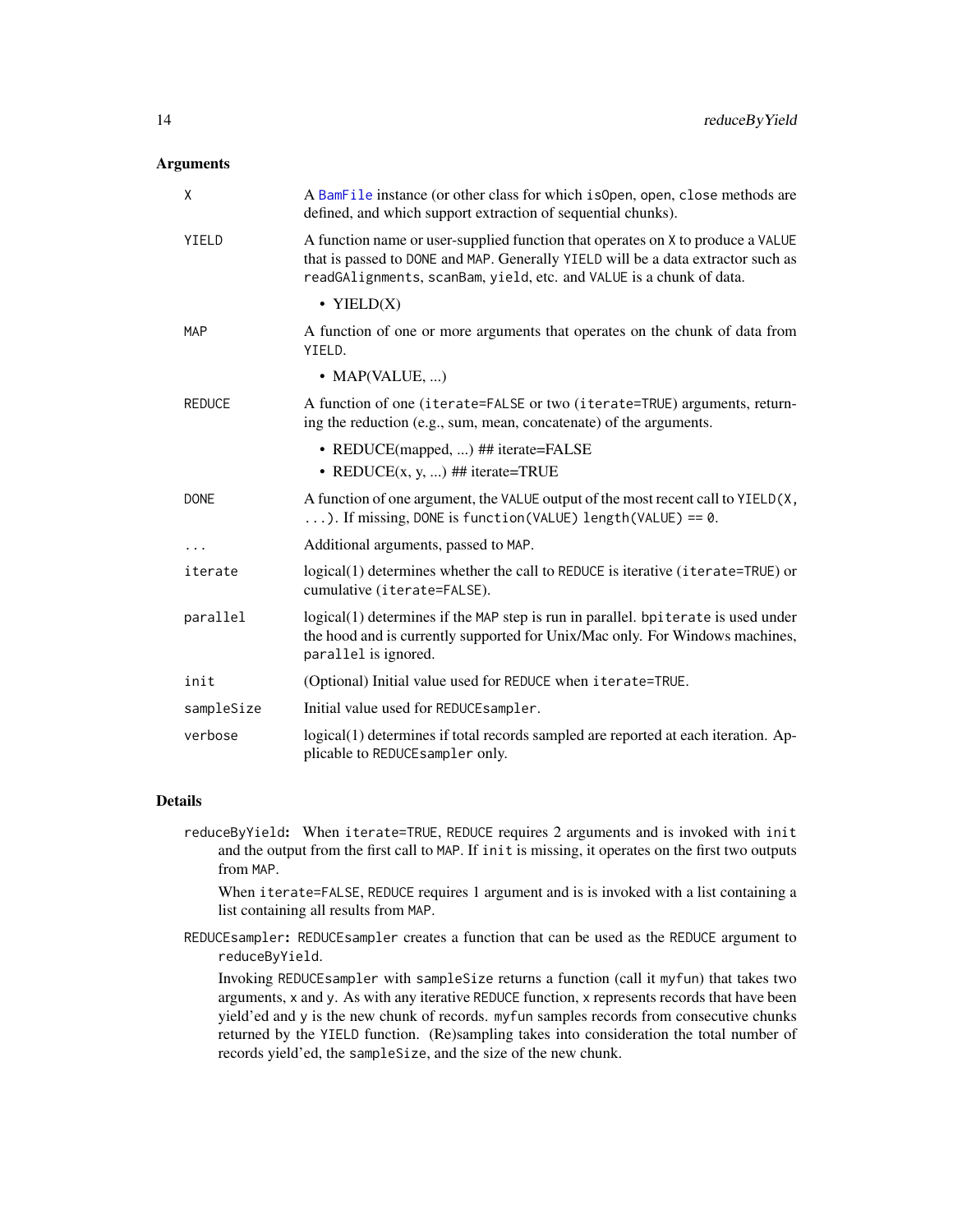## <span id="page-14-0"></span>reduceByYield 15

## Value

The value returned by the final invocation of REDUCE, or init if provided and no data were yield'ed, or list() if init is missing and no data were yield'ed.

## Author(s)

Martin Morgan and Valerie Obenchain

## See Also

- [BamFile](#page-0-0) and [TabixFile](#page-0-0) for examples of 'X'.
- reduceByFile and reduceByRange

```
if (all(require(RNAseqData.HNRNPC.bam.chr14) &&
        require(GenomicAlignments))) {
  ## -----------------------------------------------------------------------
  ## Nucleotide frequency of mapped reads
  ## -----------------------------------------------------------------------
  ## In this example nucleotide frequency of mapped reads is computed
  ## for a single file. The MAP step is run in parallel and REDUCE
  ## is iterative.
  ## Create a BamFile and set a 'yieldSize'.
  fl <- system.file(package="Rsamtools", "extdata", "ex1.bam")
  bf <- BamFile(fl, yieldSize=500)
  ## Define 'YIELD', 'MAP' and 'REDUCE' functions.
  YIELD \leq function(X, ...) {
      flag = scanBamFlag(isUnmappedQuery=FALSE)
      param = ScanBamParam(flag=flag, what="seq")
      scanBam(X, param=param, ...)[[1]][['seq']]
  }
  MAP <- function(value, ...) {
  requireNamespace("Biostrings", quietly=TRUE) ## for alphabetFrequency()<br>Biostrings::alphabetFrequency(value, collapse=TRUE)<br>REDUCE <- `+` # add successive alphabetFrequency matrices
      Biostrings::alphabetFrequency(value, collapse=TRUE)
  }
  ## 'parallel=TRUE' runs the MAP step in parallel and is currently
  ## implemented for Unix/Mac only.
  register(MulticoreParam(3))
  reduceByYield(bf, YIELD, MAP, REDUCE, parallel=TRUE)
  ## -----------------------------------------------------------------------
  ## Coverage
  ## -----------------------------------------------------------------------
```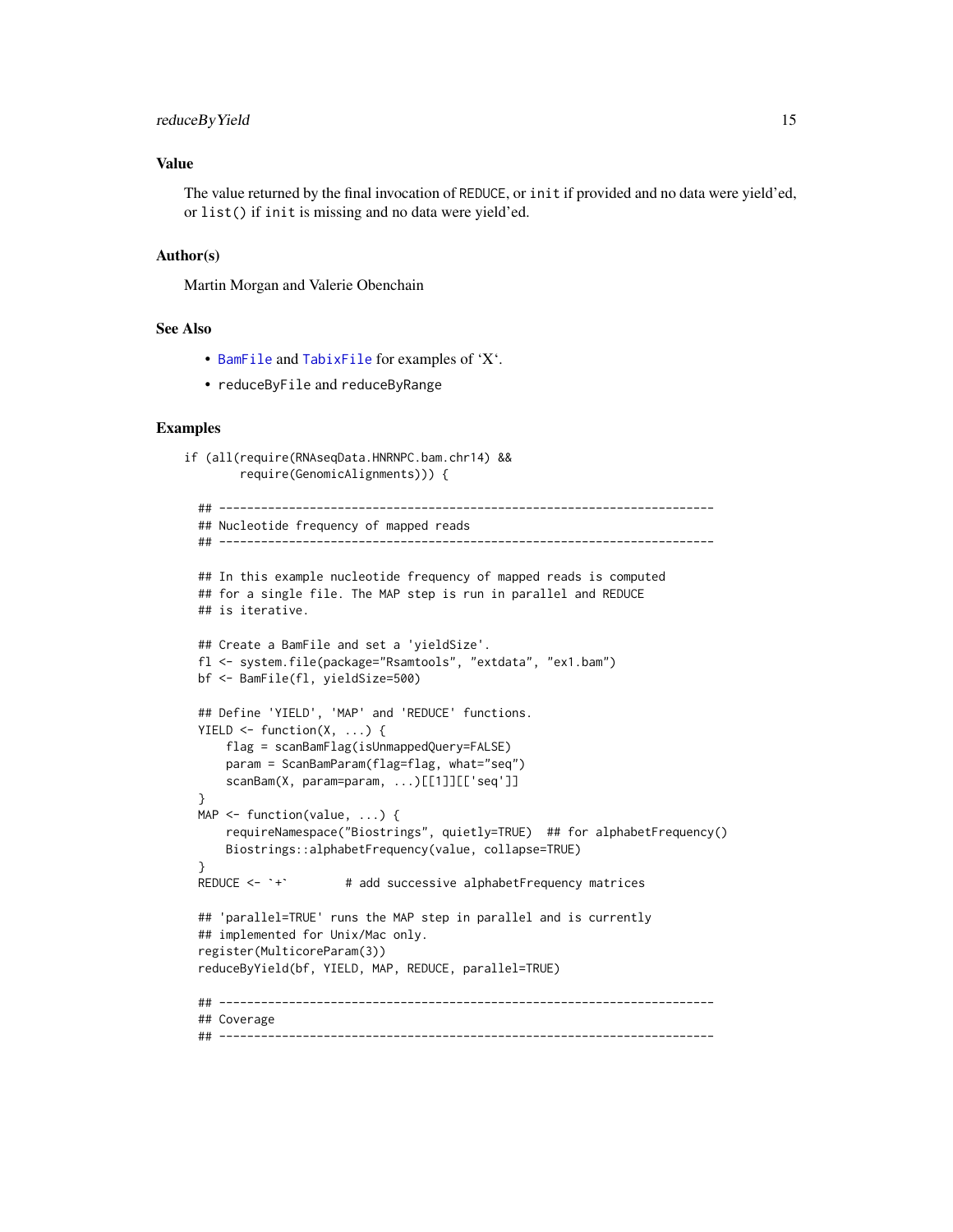```
## If sufficient resources are available coverage can be computed
## across several large BAM files by combining reduceByYield() with
## bplapply().
## Create a BamFileList with a few sample files and a Snow cluster
## with the same number of workers as files.
bfl <- BamFileList(RNAseqData.HNRNPC.bam.chr14_BAMFILES[1:3])
bpparam <- SnowParam(length(bfl))
## 'FUN' is run on each worker. Because these are Snow workers each
## variable used in 'FUN' must be explicitly passed. (This is not the case
## when using Multicore.)
FUN <- function(bf, YIELD, MAP, REDUCE, parallel, ...) {
  requireNamespace("GenomicFiles", quietly=TRUE) ## for reduceByYield()
  GenomicFiles::reduceByYield(bf, YIELD, MAP, REDUCE, parallel=parallel)
}
## Passing parallel=FALSE to reduceByYield() runs the MAP step in serial on<br>## each worker. In this example, parallel dispatch is at the file-level<br>## only (bplapply()).<br>YIELD <- `readGAlignments`
## each worker. In this example, parallel dispatch is at the file-level
## only (bplapply()).
MAP \leq function(value, ...) {
    requireNamespace("GenomicAlignments", quietly=TRUE)
    GenomicAlignments::coverage(value)[["chr14"]]
}
bplapply(bfl, FUN, YIELD=YIELD, MAP=MAP, REDUCE=`+`,
         parallel=FALSE, BPPARAM = bpparam)
## -----------------------------------------------------------------------
## Sample records from a Bam file
## -----------------------------------------------------------------------
fl <- system.file(package="Rsamtools", "extdata", "ex1.bam")
bf <- BamFile(fl, yieldSize=1000)
yield <- function(x)
    readGAlignments(x, param=ScanBamParam(what=c( "qwidth", "mapq" )))
map <- identity
## Samples records from successive chunks of aligned reads.
reduceByYield(bf, yield, map, REDUCEsampler(1000, TRUE))
```
registry-utils *Functions for creating and searching a registry of file types.*

## **Description**

}

Functions for creating and searching a registry of file types based on file extension.

<span id="page-15-0"></span>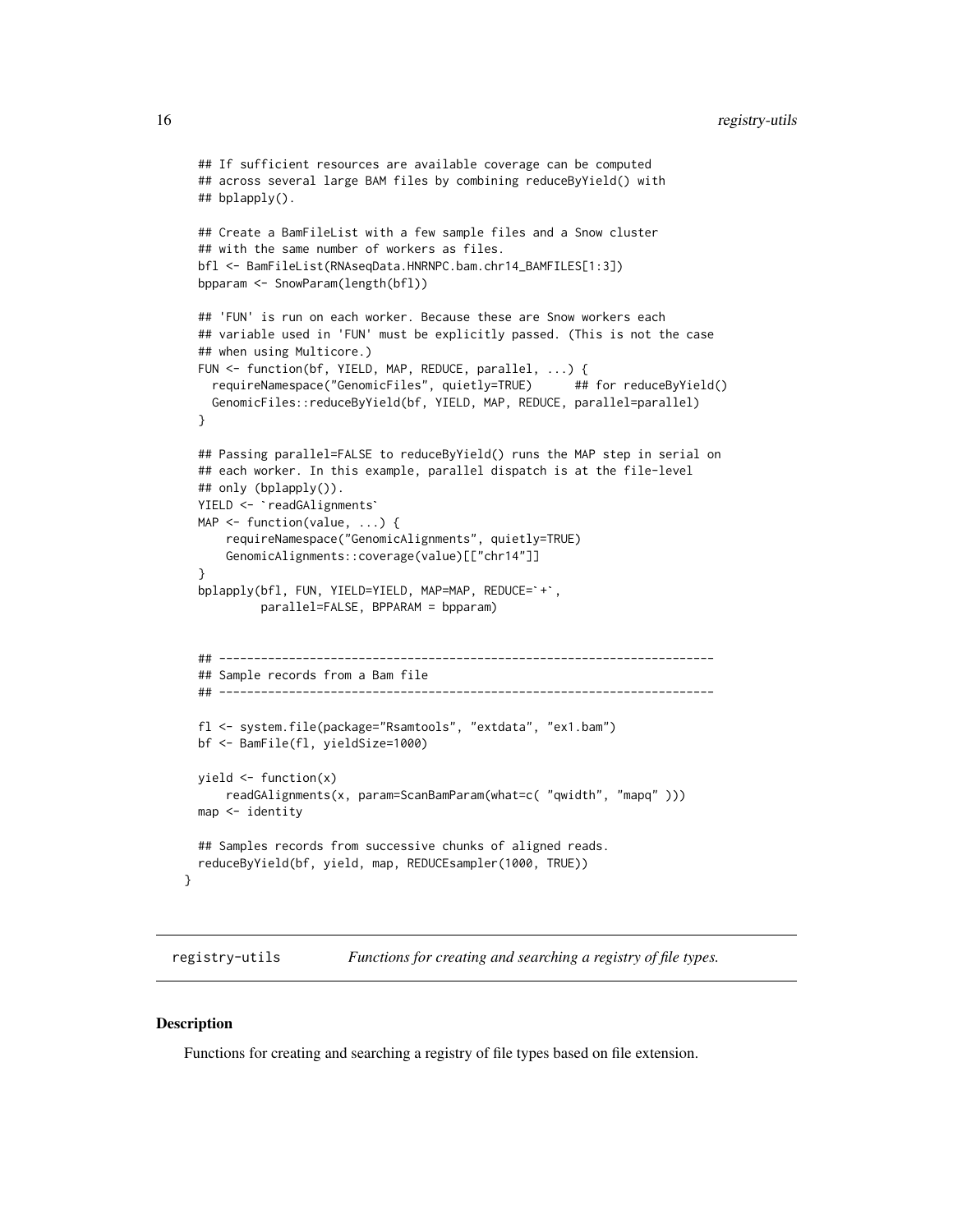## registry-utils 17

## Usage

```
registerFileType(type, package, regex)
findTypeRegistry(fnames)
makeFileType(fnames, ..., regex=findTypeRegistry(fnames))
```
## Arguments

| type       | The List class the file is associated with such as BamFileList, BigWigFileList,<br>FaFileList.  |
|------------|-------------------------------------------------------------------------------------------------|
| package    | The package where the List class (type) is defined.                                             |
| regex      | A regular expression that uniquely identifies the file extension.                               |
| fnames     | A character vector of file names.                                                               |
| $\ddots$ . | Additional arguments passed to the List-class constructor (e.g., yieldSize for<br>BamFileList). |

## Details

• registerFileType The registerFileType function adds entries to the file type register created at load time. The point of the register is for discovery of file type (class) by file extension. These are List-type classes (e.g., BamFileList) that occupy the fileList slot of a Genomic-Files class.

Each List class entry in the register is associated with (1) a regular expression that identifies the file extension, (2) a class and (3) the package where the class is defined. At load time the register is populated with classes known to GenomicFiles. New classes / file types can be added to the register with registerFileType by providing these three pieces of information.

- findTypeRegistry Searches the registry for a match to the extension of fname. Internal use only.
- makeFileType Performs a look-up in the file registry based on the supplied regular expression; returns an object of the associated class. Internal use only.

### Value

registerFileType: NULL

findTypeRegistry: The regular expression associated with the file.

makeFileType: A List-type object defined in the registry.

```
## At load time the registry is populated with file types
## known to GenomicFiles.
sapply(as.list(.fileTypeRegistry), "[", "type")
## Add a new class to the file register.
## Not run: registerFileType(NewClassList, NewPackage, "\.NewExtension$")
```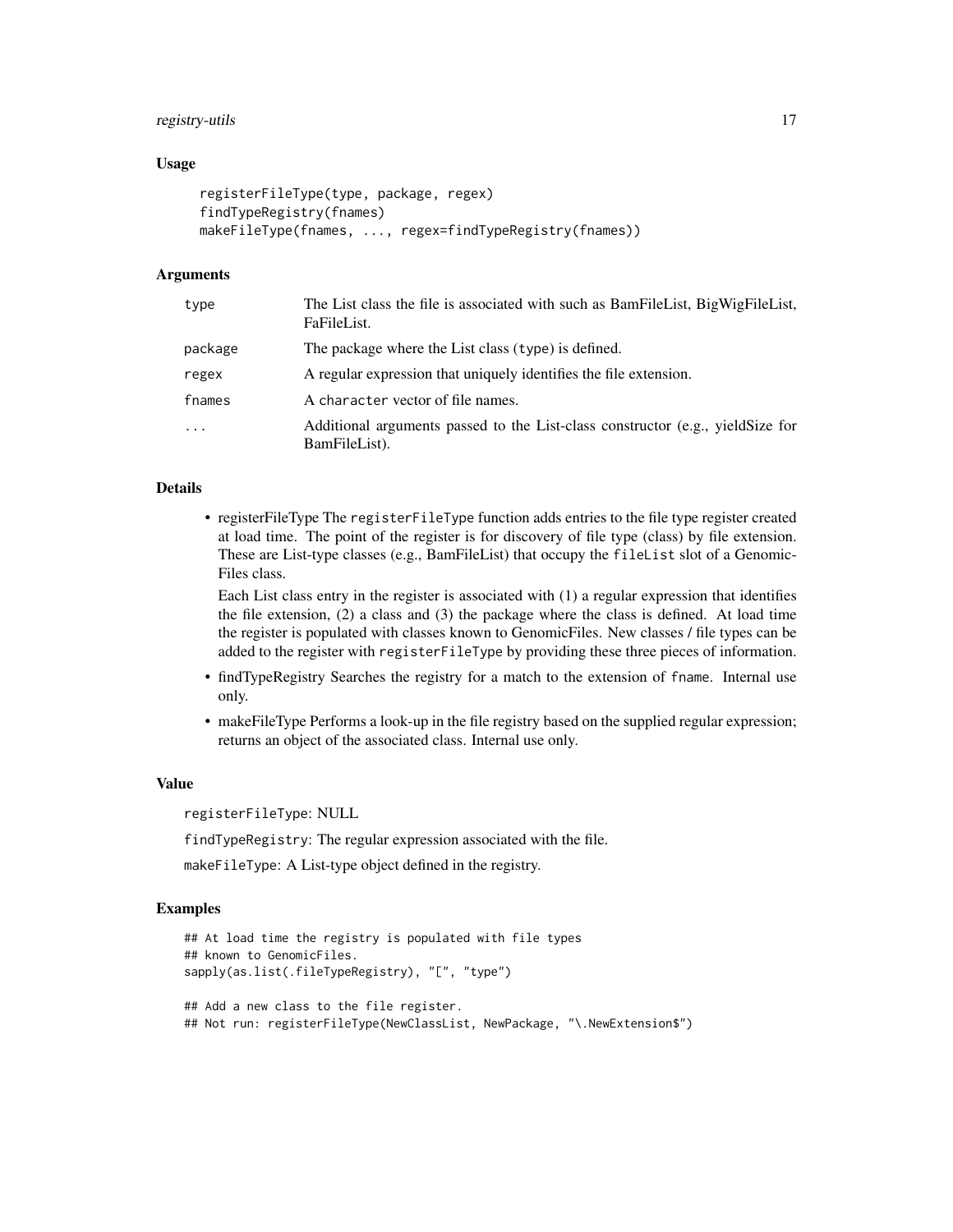<span id="page-17-1"></span><span id="page-17-0"></span>

## Description

unpack returns results obtained with pack()ed ranges to the geometry of the original, unpacked ranges.

## Usage

```
## S4 method for signature 'list,GRangesList'
unpack(flesh, skeleton, ...)
## S4 method for signature 'List,GRangesList'
unpack(flesh, skeleton, ...)
```
## Arguments

| flesh    | A List object to be unpacked; the result from querying a file with skeleton. |
|----------|------------------------------------------------------------------------------|
| skeleton | The GRangesList created with 'pack $(x)$ '.                                  |
| $\cdots$ | Arguments passed to other methods.                                           |

## Details

unpack returns a List obtained with packed ranges to the geometry and order of the original, unpacked ranges.

## Value

A unpacked form of flesh.

## See Also

• [pack](#page-4-1) for packing ranges.

```
fl <- system.file("extdata", "ex1.bam", package = "Rsamtools")
gr <- GRanges(c(rep("seq2", 3), "seq1"),
              IRanges(c(75, 1, 100, 1), width = 2))
```

```
## Ranges are packed by order within chromosome and grouped
## around gaps greater than 'inter_range_len'. See ?pack for details.
pk <- pack(gr, inter_range_len = 25)
## FUN computes coverage for the range passed as 'rng'.
FUN <- function(rng, fl, param) {
```

```
requireNamespace("GenomicAlignments") ## for bamWhich() and coverage()
Rsamtools::bamWhich(param) <- rng
```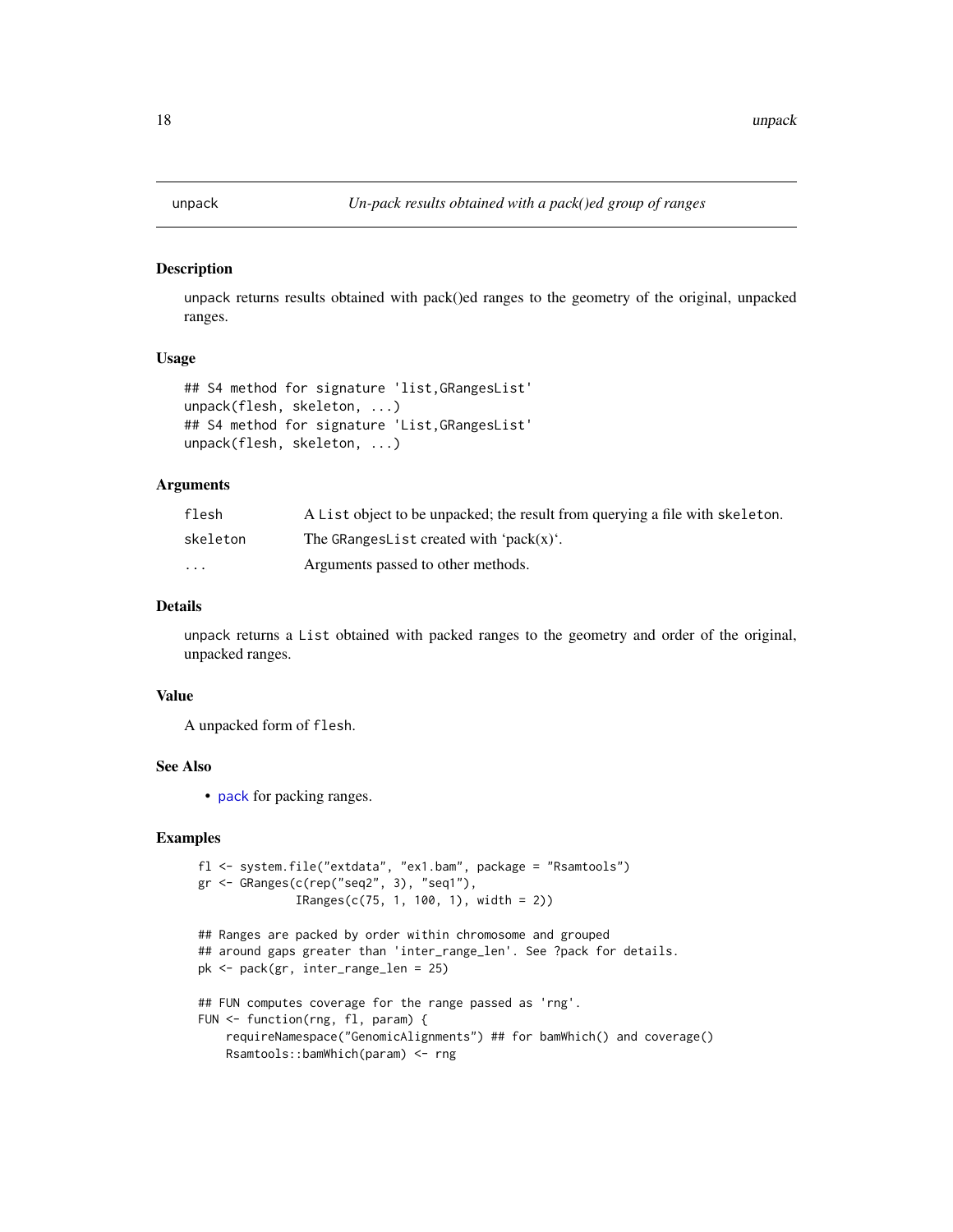## <span id="page-18-0"></span>VcfStack 19

```
GenomicAlignments::coverage(Rsamtools::BamFile(fl), param=param)[rng]
}
## Compute coverage on the packed ranges.
dat <- bplapply(as.list(pk), FUN, fl = fl, param = ScanBamParam())
## The result list contains RleLists of coverage.
lapply(dat, class)
## unpack() transforms the results back to the order of
## the original ranges (i.e., unpacked 'gr').
unpack(dat, pk)
```
VcfStack *VcfStack and RangedVcfStack Objects*

#### Description

The VcfStack class is a vector of related VCF files, for instance each file representing a separate chromosome. The class helps manage these files as a group. The RangedVcfStack class extends VcfStack by associating genomic ranges of interest to the collection of VCF files.

## **Constructor**

- VcfStack(files=NULL, seqinfo=NULL, colData=NULL, index=TRUE, check=TRUE) Creates a VcfStack object.
	- files A VcfFilelist object. If a VcfFile or character vector is given a VcfFileList will be coerced. The character vector should be files paths pointing to VCF files. The character vector must be named, with names correspond to seqnames in each VCF file.
	- seqinfo A [Seqinfo](#page-0-0) object describing the levels genome and circularity of each sequence.
	- colData An optional [DataFrame](#page-0-0) describing each sample in the VcfStack. When present, row names must correspond to sample names in the VCF file.
	- index A logical indicating if the vcf index files should be created.
	- check A logical indicating if the check across samples should be performed
- RangedVcfStack(vs=NULL, rowRanges=NULL) Creates a RangedVcfStack object.
	- vs A VcfStack object.
	- rowRanges An optional [GRanges](#page-0-0) object associating the genomic ranges of interest to the collection of VCF files. The seqnames of rowRanges are a subset of seqnames(vs). If missing, a default is created from the seqinfo object of the provided VcfStack.

## **Accessors**

In the code below, x is a VcfStack or RangedVcfStack object.

dim(x) Get the number of files and samples in the VcfStack object.

colnames(x, do.NULL=TRUE, prefix="col") Get the sample names in the VcfStack.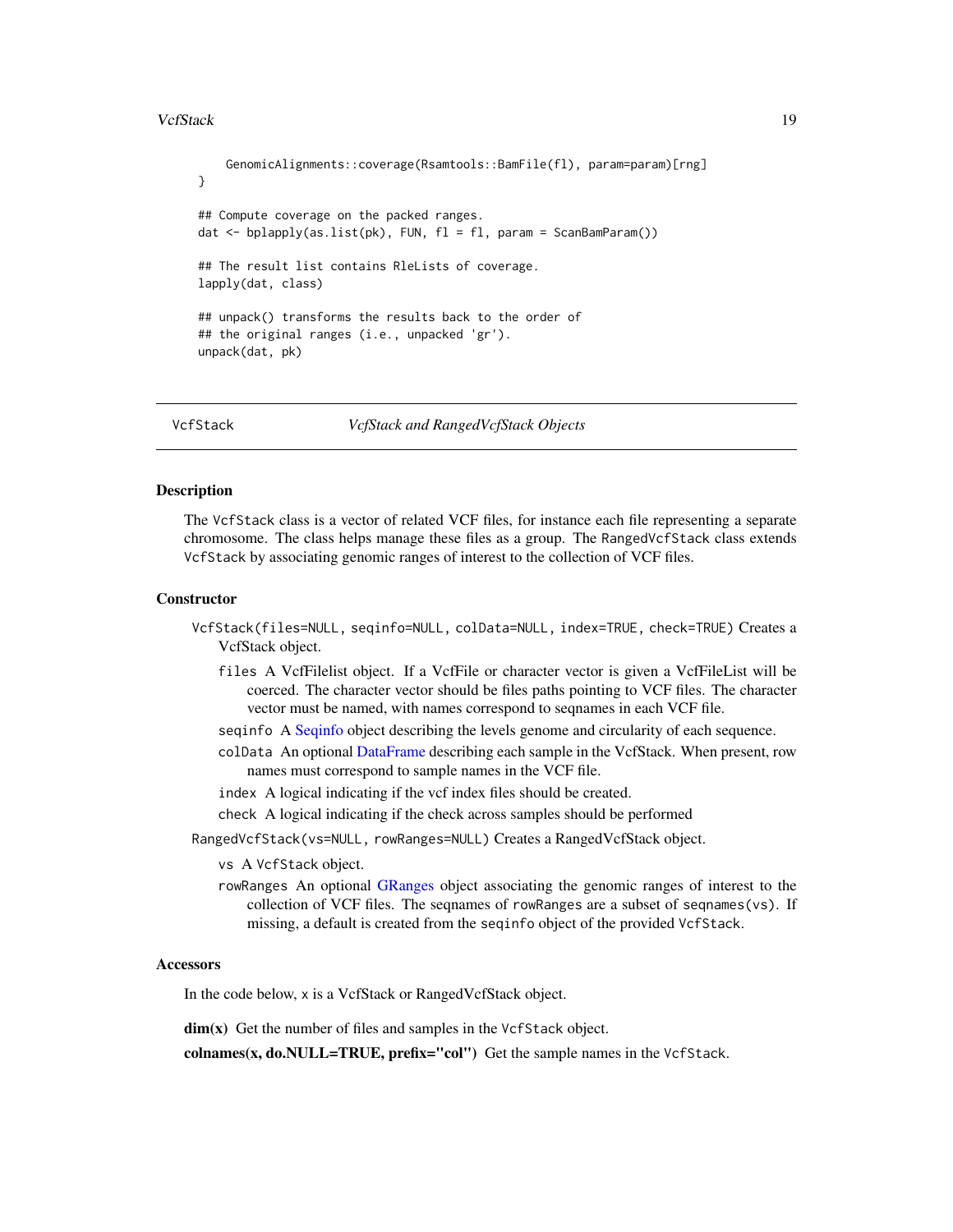<span id="page-19-0"></span>rownames(x),  $do.NULL = TRUE$ ,  $prefix = "row"$  Get the names of the files in VcfStack.

 $dimensionalism names(x))$  Get the names of samples and the names of files in VcfStack.

- files(x, ...), files(x, ..., check=TRUE) <- value Get or set the files on x. value can be a named character() of file paths or a [VcfFileList.](#page-0-0) The return value will be a [VcfFileList.](#page-0-0)
- seqinfo(x), seqinfo(x, new2old = NULL, pruning.mode = c("error", "coarse", "fine", "tidy")) <- value Get or set the seqinfo on x. See seqinfo $\lt$ - for details on new2o1d and pruning.mode.
- seqlevels  $\text{Style}(x)$  <- value Set the seqlevels according to the supplied style. File names and rowRanges will also be updated if applicable. See seqlevelsStyle <- for more details.
- colData $(x)$ , colData $(x, \ldots)$  <- value Get or set the colData on x. value is a [DataFrame.](#page-0-0)
- rowRanges(x), rowRanges(x, ...) <- value Get or set the rowRanges on x. x has to be a RangedVcfStack object. value is a [GRanges.](#page-0-0)

## Methods

In the code below, x is a VcfStack or RangedVcfStack object. i is a [GRanges](#page-0-0) object, character() vector of [seqnames,](#page-0-0) numeric() vector, logical() vector, or can be missing. For a RangedVcfStack object, assay and readVcfStack will use the associated rowRanges object for i.

- vcfFields(x) Returns a [CharacterList](#page-0-0) of all available VCF fields, with names of fixed, info, geno and samples indicating the four categories. Each element is a character() vector of available VCF field names within each category.
- $\text{assay}(x, i, \ldots, \text{BPPARAM} = \text{bpparam}()$  Get matrix of genotype calls from the VCF files. See [genotypeToSnpMatrix.](#page-0-0) Argument i specifies which files to read. BPPARAM is the argument to the [bpmapply.](#page-0-0)
- read VcfStack(x, i, j=colnames(x), param=Scan VcfParam()) Get content of VCF files in the Vcf-Stack. i indicates which files to read. j can be missing or a character() vector of sample names (see [samples\)](#page-0-0) present in the VCF files. param is a [ScanVcfParam](#page-0-0) object. If param is used i and j are ignored.

show(object) Display abbreviated information about VcfStack or RangedVcfStack object.

## Subsetting

In the code below, x is a VcfStack or RangedVcfStack object.

x[i, j ] Get elements from ranges i and samples j as a VcfStack or RangedVcfStack object. Note: for a RangedVcfStack, the rowRanges object will also be subset.

i can be missing, a character() vector of [seqnames,](#page-0-0) numeric() vector of indexes, logical() or GRanges object. When i is a GRanges object, seqnames $(i)$  is then used to subset the files in the VcfStack.

j can be missing, a character() vector of sample names, a numeric(), logical() vector.

## **Helpers**

getVCFPath(vs, chrtok) Deprecated. Use files(vs)[chrtok] instead.

paths1kg(chrtoks) Translate seqnames chrtoks to 1000 genomes genotype VCF urls.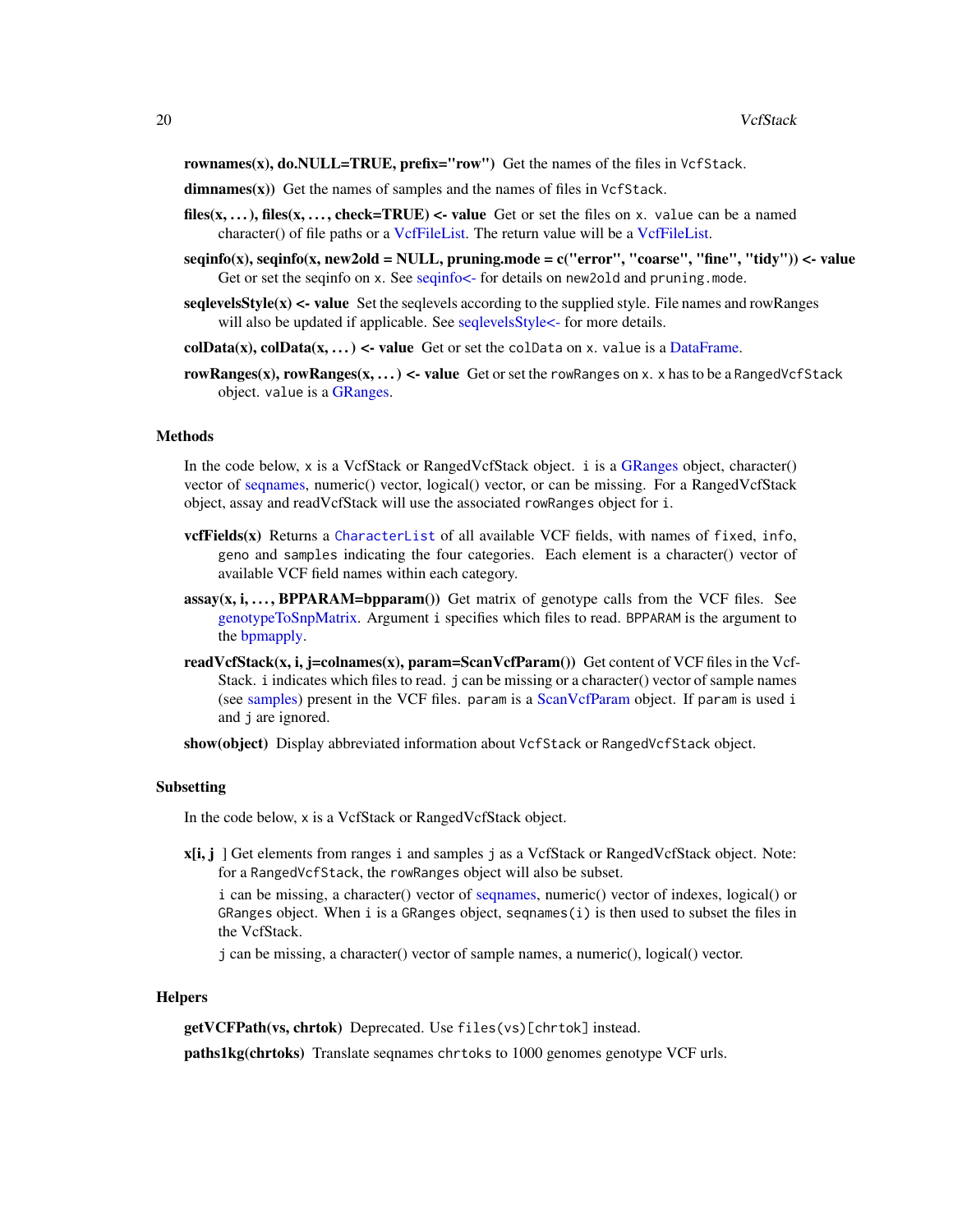## <span id="page-20-0"></span>VcfStack 21

## Author(s)

Lori Shepherd <mailto:Lori.Shepherd@RoswellPark.org> and Martin Morgan [mailto:Martin.](mailto:Martin.Morgan@RoswellPark.org) [Morgan@RoswellPark.org](mailto:Martin.Morgan@RoswellPark.org)

## See Also

[VcfFile,](#page-0-0) [VcfFileList.](#page-0-0)

```
## ---------------------------------------------------------------------
## CONSTRUCTION
## ---------------------------------------------------------------------
## point to VCF files and add names corresponding to the sequence
## present in the file
extdata <- system.file(package="GenomicFiles", "extdata")
files <- dir(extdata, pattern="^CEUtrio.*bgz$", full=TRUE)
names(files) <- sub(".*_([0-9XY]+).*", "\\1", basename(files))
## input data.frame describing the length of each sequence, coerce to
## 'Seqinfo' object
seqinfo <- as(readRDS(file.path(extdata, "seqinfo.rds")), "Seqinfo")
stack <- VcfStack(files, seqinfo)
stack
## Use seqinfo from VCF files instead of explict value
stack2 <- VcfStack(files)
rstack <- RangedVcfStack(stack)
gr <- GRanges(c("7:1-159138000", "X:1-155270560"))
rstack2 <- RangedVcfStack(stack, gr)
rstack2
## ---------------------------------------------------------------------
## ACCESSORS
## ---------------------------------------------------------------------
dim(stack)
colnames(stack)
rownames(stack)
dimnames(stack)
head(files(stack))
seqinfo(stack)
colData(stack)
## ---------------------------------------------------------------------
## METHODS
## ---------------------------------------------------------------------
readVcfStack(stack, i=GRanges("20:862167-62858306"))
i <- GRanges(c("20:862167-62858306", "7:1-159138000"))
readVcfStack(stack, i=i, j="NA12891")
```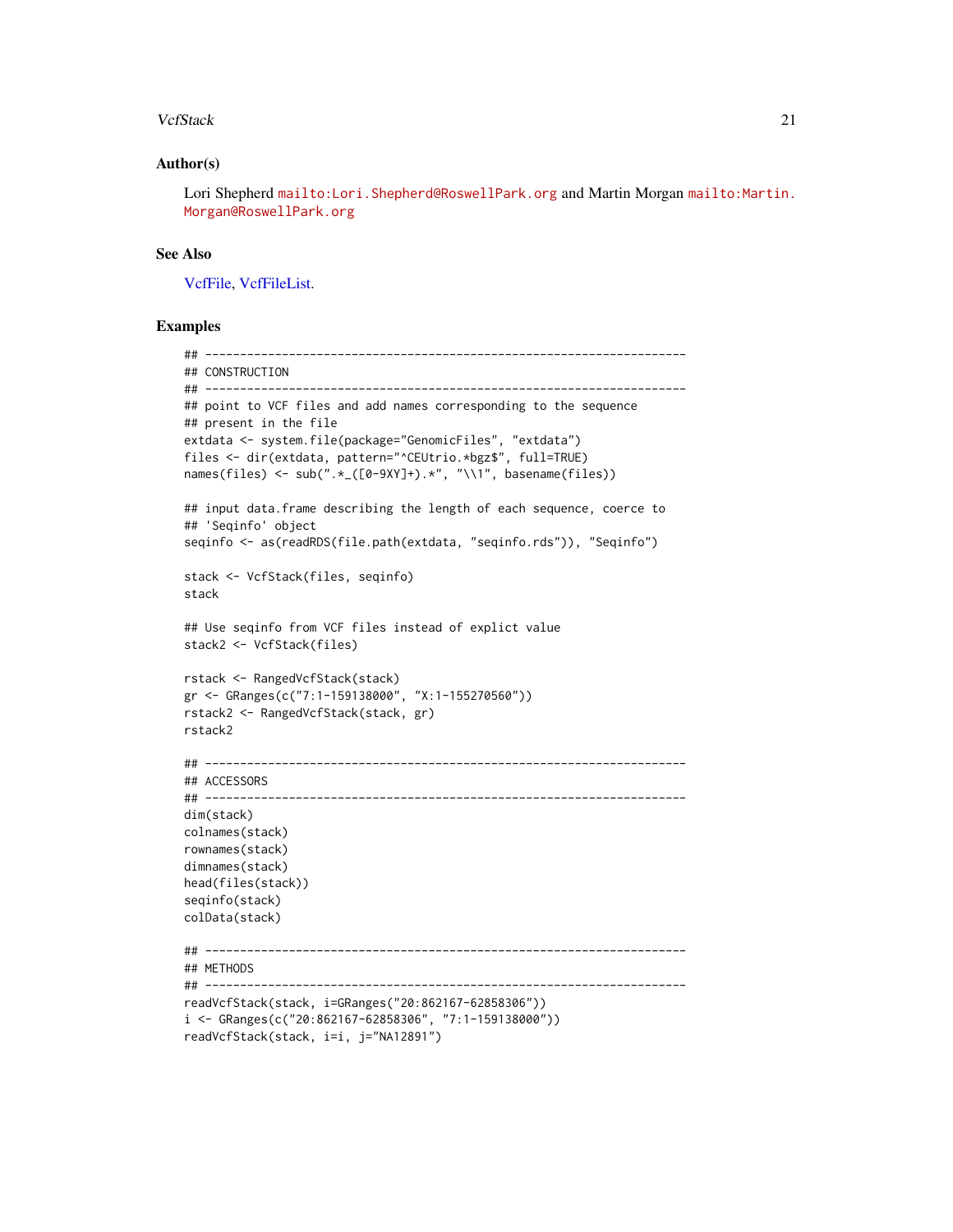```
22 September 2022 September 2022 September 2022 September 2022 September 2022 September 2022 September 2022 September 2022 September 2022 September 2022 September 2022 September 2022 September 2022 September 2022 September
```

```
head(assay(stack, gr))
head(assay(rstack2))
seqlevels(stack2)
rownames(stack2)
seqlevelsStyle(stack2)
seqlevelsStyle(stack2) <- "UCSC"
seqlevelsStyle(stack2)
seqlevels(stack2)
rownames(stack2)
vcfFields(stack2)
## ---------------------------------------------------------------------
## SUBSETTING
## ---------------------------------------------------------------------
## select rows 4, 5, 6 and samples 1, 2
stack[4:6, 1:2]
## select rownames "7", "11" and sample "NA12891"
stack[c("7", "11"), "NA12891"]
stack[c("7", "11", "X"), 2:3]
## subset with GRanges
stack[GRanges("20:862167-62858306")]
rstack2[]
rstack2[,1]
## ---------------------------------------------------------------------
## HELPERS
## ---------------------------------------------------------------------
paths1kg(1:3)
```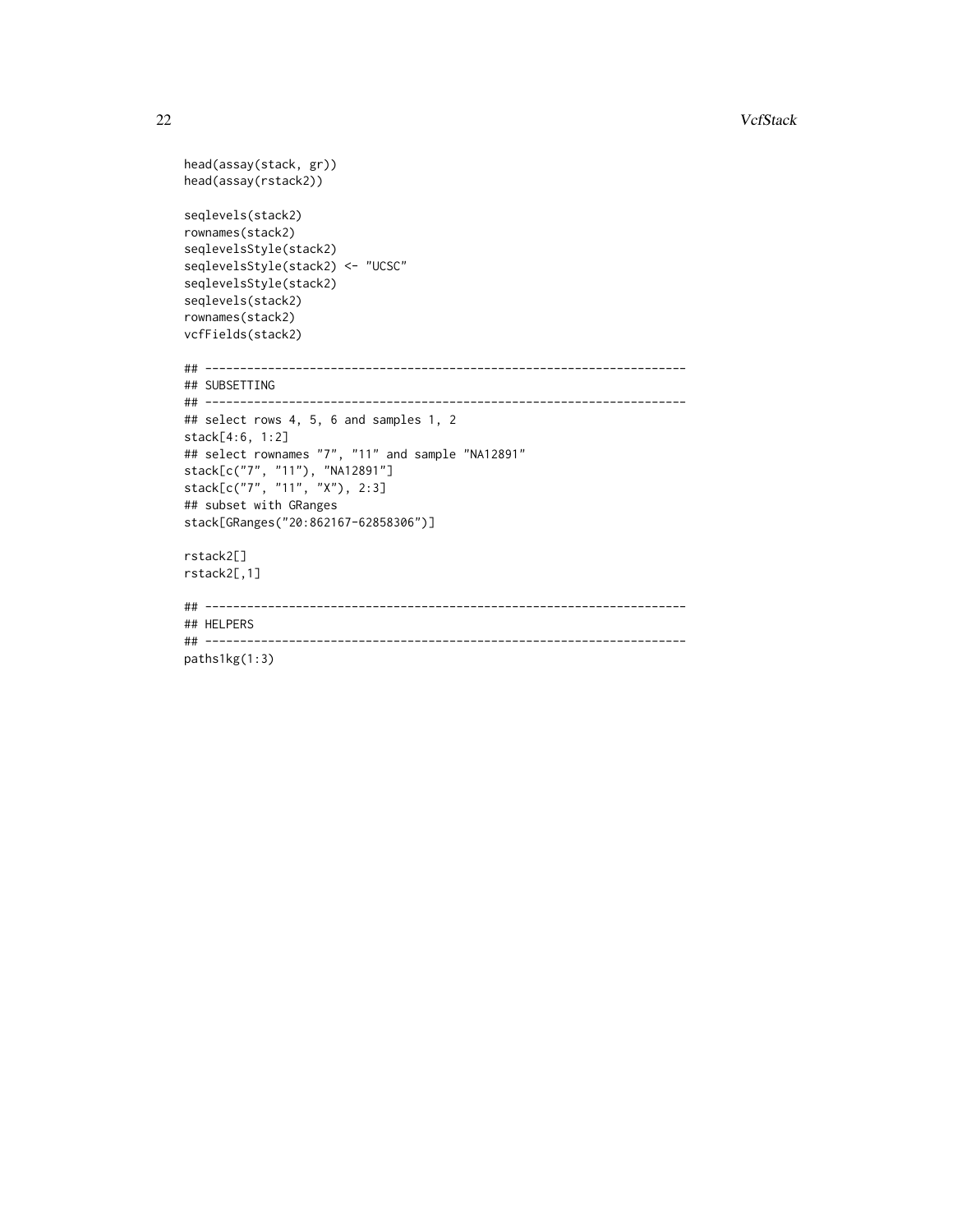# <span id="page-22-0"></span>**Index**

∗ classes GenomicFiles, [2](#page-1-0) ∗ manip reduceByYield, [13](#page-12-0) ∗ methods GenomicFiles, [2](#page-1-0) pack, [5](#page-4-0) reduceByFile, [6](#page-5-0) reduceByRange, [10](#page-9-0) registry-utils, [16](#page-15-0) unpack, [18](#page-17-0) [,GenomicFiles,ANY,ANY,ANY-method *(*GenomicFiles*)*, [2](#page-1-0) [,GenomicFiles,ANY,ANY-method *(*GenomicFiles*)*, [2](#page-1-0) [,RangedVcfStack,ANY,ANY,ANY-method *(*VcfStack*)*, [19](#page-18-0) [,RangedVcfStack,ANY,ANY-method *(*VcfStack*)*, [19](#page-18-0) [,VcfStack,ANY,ANY,ANY-method *(*VcfStack*)*, [19](#page-18-0) [,VcfStack,ANY,ANY-method *(*VcfStack*)*, [19](#page-18-0) assay,RangedVcfStack,ANY-method *(*VcfStack*)*, [19](#page-18-0) assay,VcfStack,ANY-method *(*VcfStack*)*, [19](#page-18-0) BamFile, *[13](#page-12-0)[–15](#page-14-0)* bpmapply, *[20](#page-19-0)* CharacterList, *[20](#page-19-0)* class:GenomicFiles *(*GenomicFiles*)*, [2](#page-1-0) class:VcfStack *(*VcfStack*)*, [19](#page-18-0) colData,VcfStack-method *(*VcfStack*)*, [19](#page-18-0) colData<-,GenomicFiles,DataFrame-method *(*GenomicFiles*)*, [2](#page-1-0) colData<-,VcfStack,DataFrame-method *(*VcfStack*)*, [19](#page-18-0) colnames,VcfStack-method *(*VcfStack*)*, [19](#page-18-0) DataFrame, *[19,](#page-18-0) [20](#page-19-0)*

dim,VcfStack-method *(*VcfStack*)*, [19](#page-18-0) dimnames,VcfStack-method *(*VcfStack*)*, [19](#page-18-0) dimnames<-,GenomicFiles,list-method *(*GenomicFiles*)*, [2](#page-1-0) files *(*GenomicFiles*)*, [2](#page-1-0) files,GenomicFiles-method *(*GenomicFiles*)*, [2](#page-1-0) files,VcfStack-method *(*VcfStack*)*, [19](#page-18-0) files<- *(*GenomicFiles*)*, [2](#page-1-0) files<-,GenomicFiles,character-method *(*GenomicFiles*)*, [2](#page-1-0) files<-,GenomicFiles,List-method *(*GenomicFiles*)*, [2](#page-1-0) files<-,VcfStack,character-method *(*VcfStack*)*, [19](#page-18-0) files<-,VcfStack,VcfFile-method *(*VcfStack*)*, [19](#page-18-0) files<-,VcfStack,VcfFileList-method *(*VcfStack*)*, [19](#page-18-0) findTypeRegistry *(*registry-utils*)*, [16](#page-15-0) GenomicFiles, [2](#page-1-0) GenomicFiles,GenomicRanges\_OR\_GRangesList,character-method *(*GenomicFiles*)*, [2](#page-1-0) GenomicFiles,GenomicRanges\_OR\_GRangesList,List-method *(*GenomicFiles*)*, [2](#page-1-0) GenomicFiles,GenomicRanges\_OR\_GRangesList,list-method *(*GenomicFiles*)*, [2](#page-1-0) GenomicFiles,missing,ANY-method *(*GenomicFiles*)*, [2](#page-1-0) GenomicFiles,missing,missing-method *(*GenomicFiles*)*, [2](#page-1-0) GenomicFiles-class, *[8](#page-7-0)*, *[12](#page-11-0)* GenomicFiles-class *(*GenomicFiles*)*, [2](#page-1-0) GenomicFiles-deprecated, [4](#page-3-0) genotypeToSnpMatrix, *[20](#page-19-0)* getVCFPath *(*GenomicFiles-deprecated*)*, [5](#page-4-0) GRanges, *[19,](#page-18-0) [20](#page-19-0)* isPacked *(*pack*)*, [5](#page-4-0)